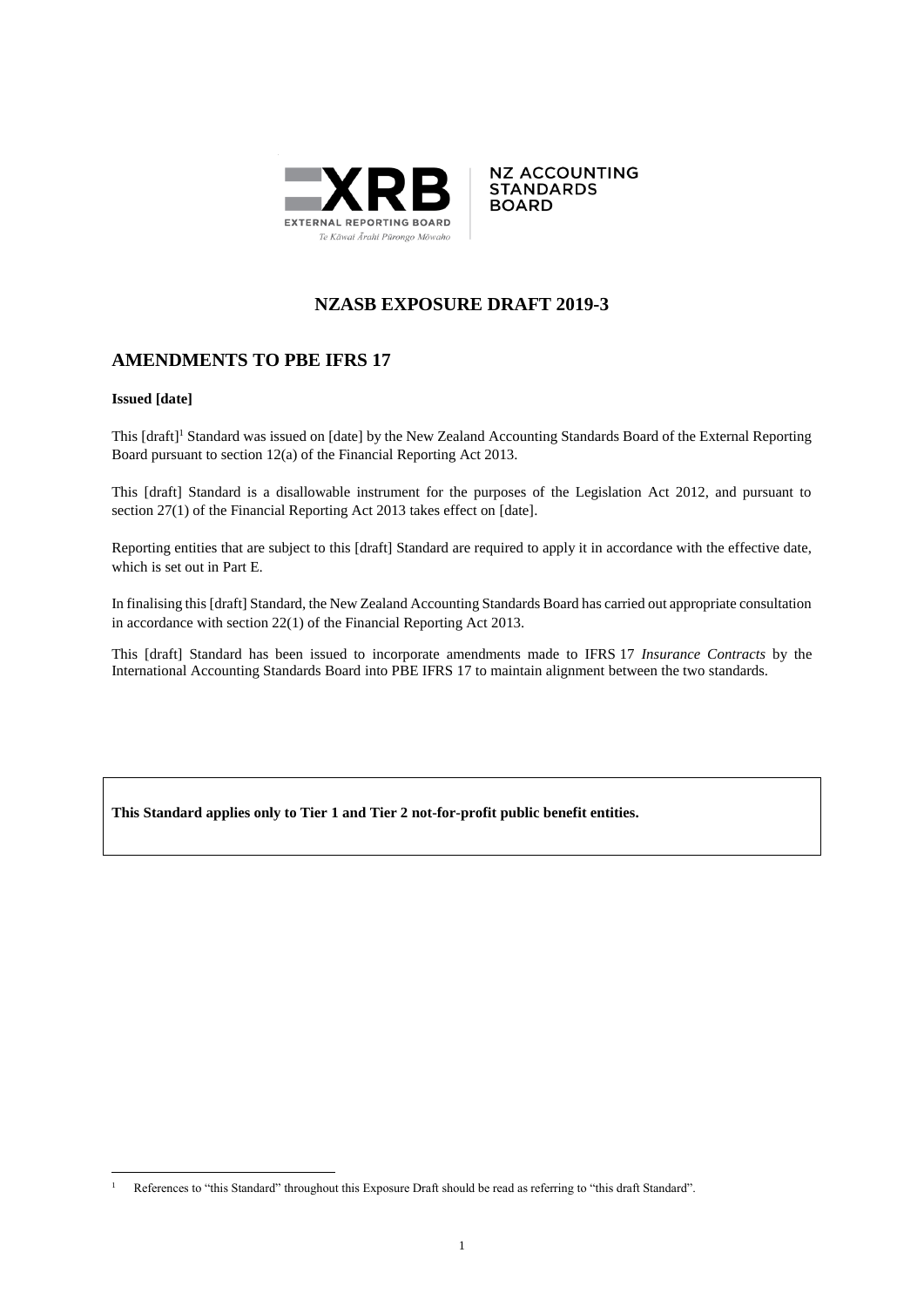## **COPYRIGHT**

© External Reporting Board (XRB) 2019

This XRB standard contains International Financial Reporting Standards (IFRS®) Foundation copyright material. Reproduction within New Zealand in unaltered form (retaining this notice) is permitted for personal and non-commercial use subject to the inclusion of an acknowledgement of the source.

Requests and enquiries concerning reproduction and rights for commercial purposes within New Zealand should be addressed to the Chief Executive, External Reporting Board at the following email address: enquiries @xrb.govt.nz and the IFRS Foundation at the following email address: permissions @ifrs.org.

All existing rights (including copyrights) in this material outside of New Zealand are reserved by the IFRS Foundation. Further information and requests for authorisation to reproduce for commercial purposes outside New Zealand should be addressed to the IFRS Foundation.

ISBN

#### Copyright

IFRS Standards are issued by the International Accounting Standards Board 7 Westferry Circus, Canary Wharf, London, E14 4HD, England. Tel: +44 (0)20 7246 6410 Fax: +44 (0)20 7246 6411 Email: [info@ifrs.org](mailto:info@ifrs.org) Web: [www.ifrs.org](http://www.ifrs.org/)

**Copyright © International Financial Reporting Standards Foundation** All rights reserved.

Reproduced and distributed by the External Reporting Board with the permission of the IFRS Foundation.

This English language version of the IFRS Standards is the copyright of the IFRS Foundation.

- 1. The IFRS Foundation grants users of the English language version of IFRS Standards (Users) the permission to reproduce the IFRS Standards for
	- (i) the User's Professional Use, or
	- (ii) private study and education

**Professional Use**: means use of the English language version of the IFRS Standards in the User's professional capacity in connection with the business of providing accounting services for the purpose of application of IFRS Standards for preparation of financial statements and/or financial statement analysis to the User's clients or to the business in which the User is engaged as an accountant.

For the avoidance of doubt, the abovementioned usage does not include any kind of activities that make (commercial) use of the IFRS Standards other than direct or indirect application of IFRS Standards, such as but not limited to commercial seminars, conferences, commercial training or similar events.

- 2. For any application that falls outside Professional Use, Users shall be obliged to contact the IFRS Foundation for a separate individual licence under terms and conditions to be mutually agreed.
- 3. Except as otherwise expressly permitted in this notice, Users shall not, without prior written permission of the Foundation have the right to license, sublicense, transmit, transfer, sell, rent, or otherwise distribute any portion of the IFRS Standards to third parties in any form or by any means, whether electronic, mechanical or otherwise either currently known or yet to be invented.
- 4. Users are not permitted to modify or make alterations, additions or amendments to or create any derivative works, save as otherwise expressly permitted in this notice.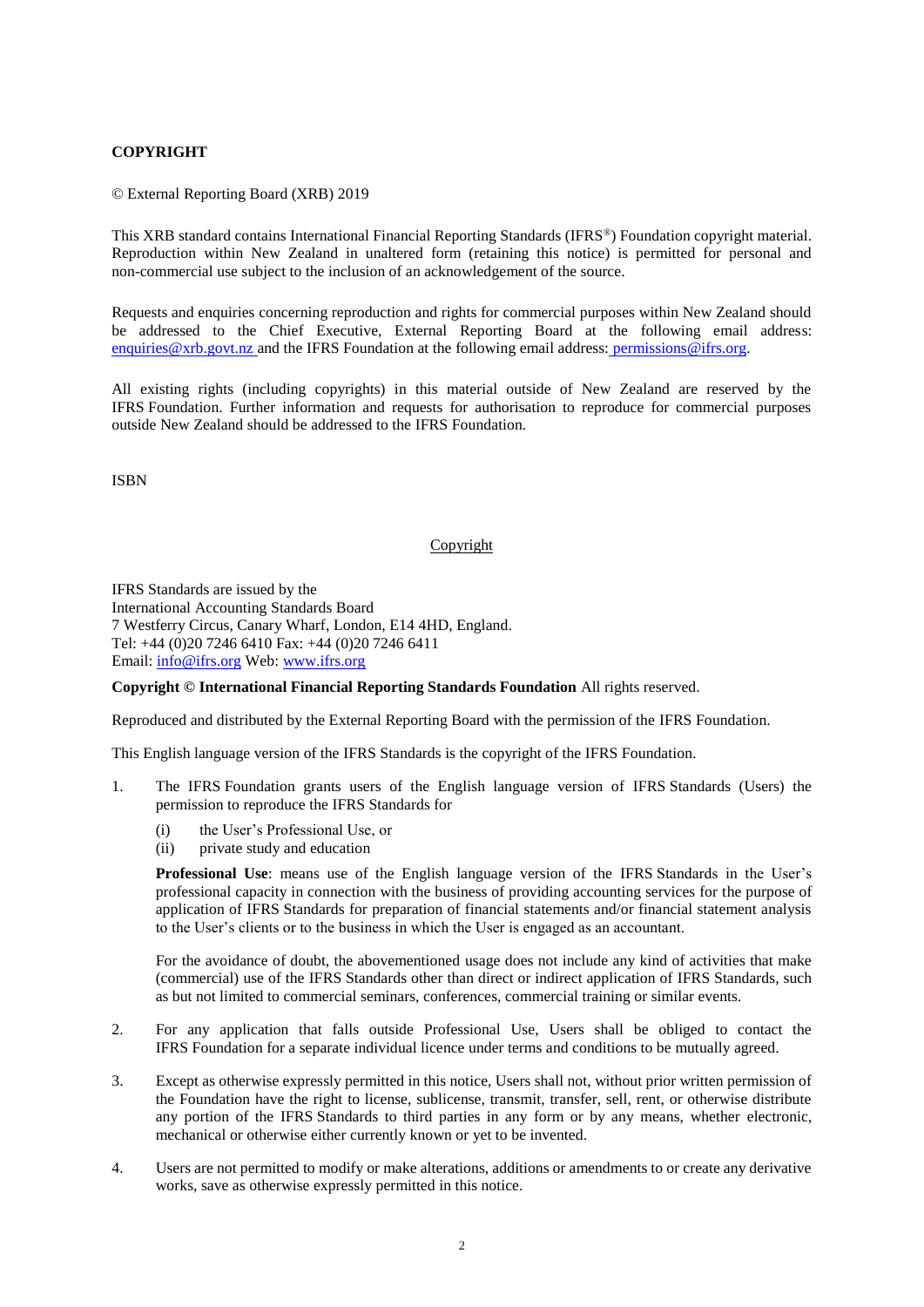5. Commercial reproduction and use rights are strictly prohibited. For further information please contact the IFRS Foundation at [permissions@ifrs.org.](mailto:permissions@ifrs.org)

The authoritative text of IFRS Standards is that issued by the International Accounting Standards Board in the English language. Copies may be obtained from the IFRS Foundation's Publications Department.

Please address publication and copyright matters in English to: IFRS Foundation Publications Department 7 Westferry Circus, Canary Wharf, London, E14 4HD, England. Tel: +44 (0)20 7246 6410 Fax: +44 (0)20 7246 6411 Email: [publications@ifrs.org](mailto:publications@ifrs.org) Web: [www.ifrs.org](http://www.ifrs.org/)

#### Trade Marks



The IFRS Foundation logo, the IASB logo, the IFRS for SMEs logo, the "Hexagon Device", "IFRS Foundation", "eIFRS", "IAS", "IASB", "IFRS for SMEs", "IASs", "IFRS", "IFRSs", "International Accounting Standards" and "International Financial Reporting Standards", "IFRIC" and "SIC" are **Trade Marks** of the IFRS Foundation.

#### Disclaimer

The authoritative text of the IFRS Standards is reproduced and distributed by the External Reporting Board in respect of their application in New Zealand. The International Accounting Standards Board, the Foundation, the authors and the publishers do not accept responsibility for loss caused to any person who acts or refrains from acting in reliance on the material in this publication, whether such loss is caused by negligence or otherwise.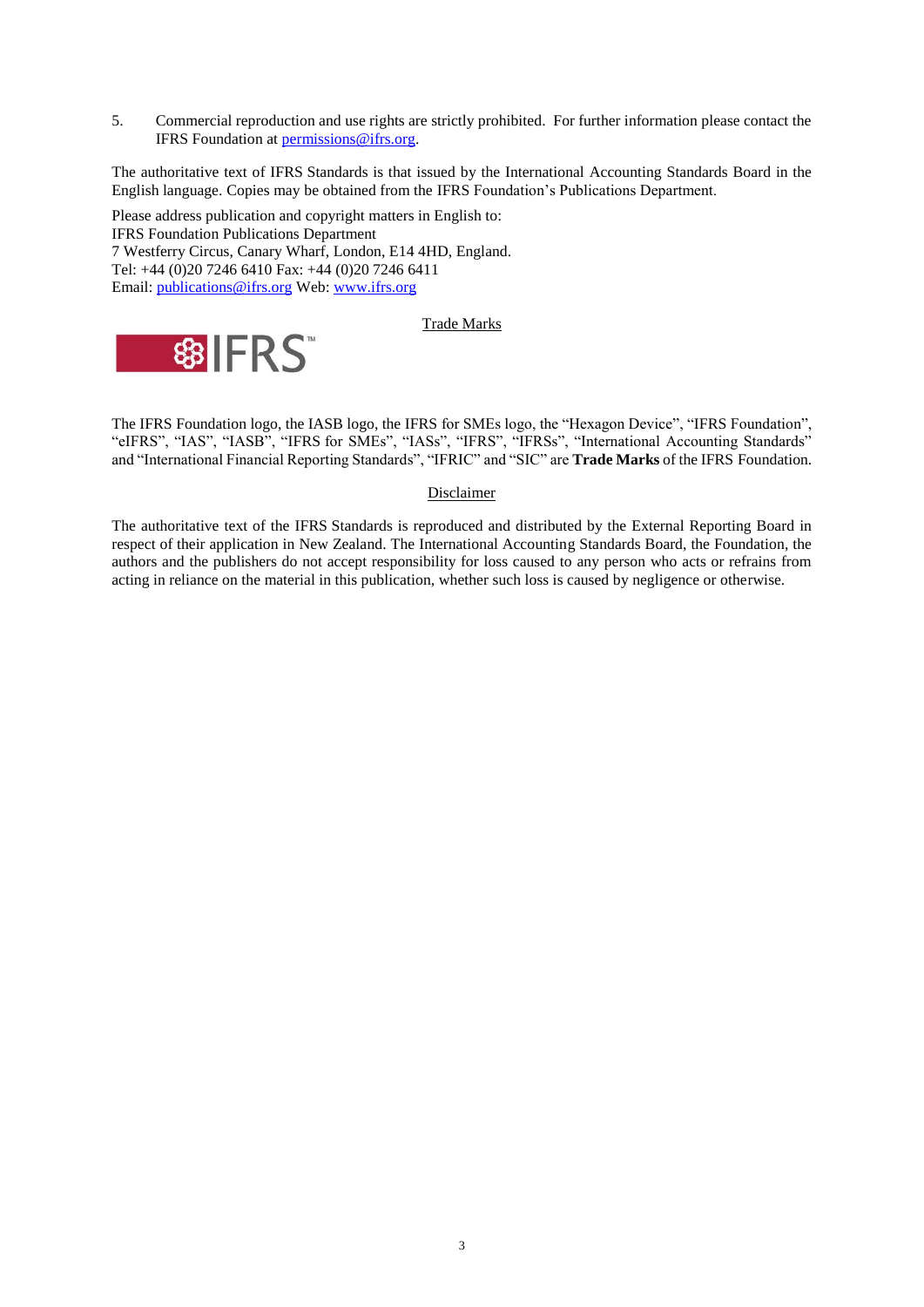# **CONTENTS**

|         |                                                         | from page |
|---------|---------------------------------------------------------|-----------|
| Part A: | Introduction                                            | 5         |
| Part B: | <b>Scope</b>                                            | 6         |
|         | Part C: Amendments to PBE IFRS 17                       | 6         |
| Part D: | <b>Amendments to other PBE Standards</b>                | 29        |
|         | <b>PBE IPSAS 1 Presentation of Financial Statements</b> | 29        |
|         | <b>PBE IPSAS 28 Financial Instruments: Presentation</b> | 29        |
|         | <b>PBE IPSAS 30 Financial Instruments: Disclosures</b>  | 30        |
|         | <b>PBE IPSAS 41 Financial Instruments</b>               | 31        |
| Part E: | <b>Effective Date</b>                                   | 33        |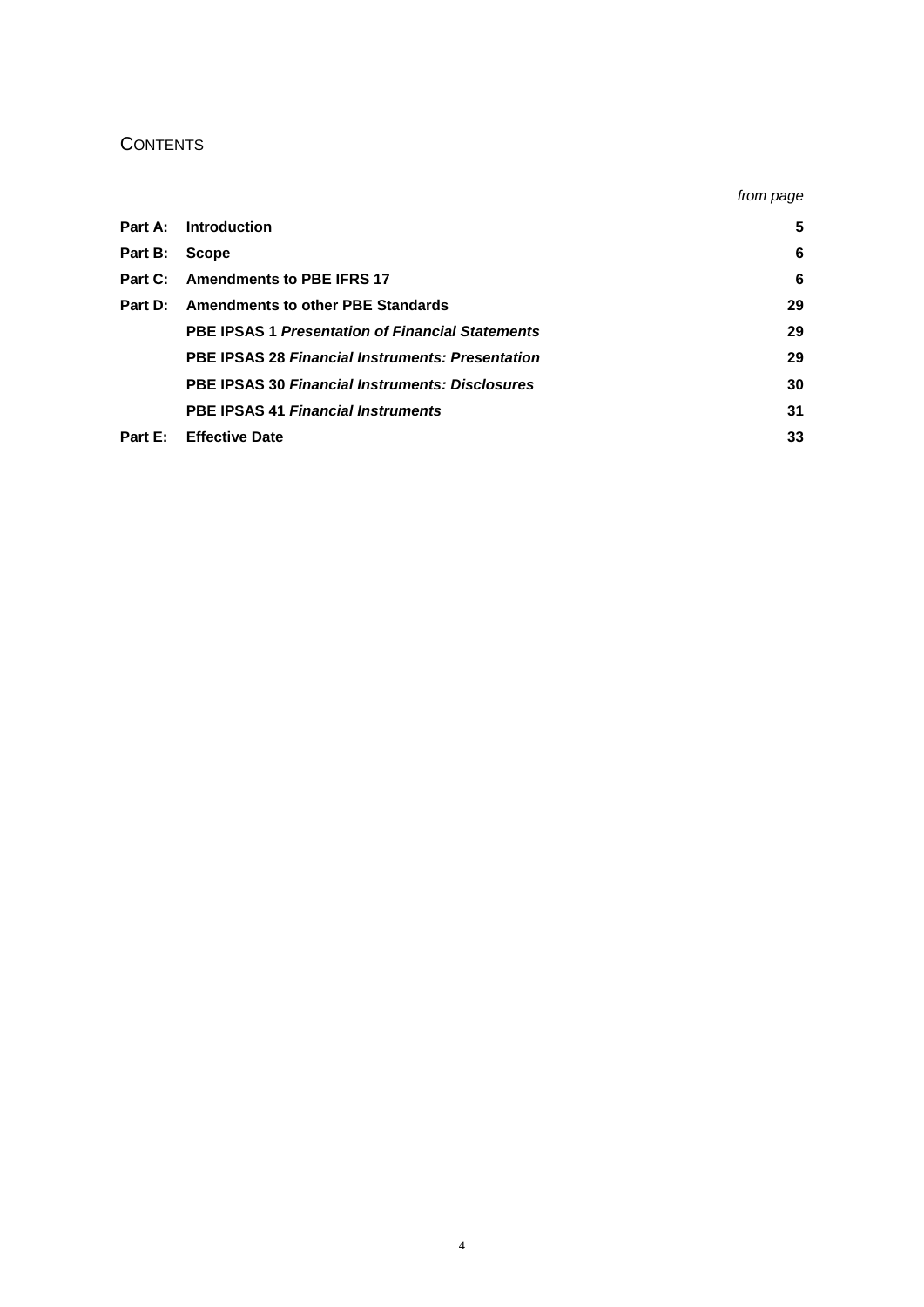# **Part A: Introduction**

This [draft] Standard amends PBE IFRS 17 *Insurance Contracts* to incorporate the targeted amendments to IFRS 17 (other than the deferral of the mandatory effective date) issued by the International Accounting Standards Board (IASB) in [date].

The targeted amendments relate to the following topics.

- (a) Scope exclusions—credit card contracts and loan contracts that meet the definition of an insurance contract;
- (b) Allocation of acquisition costs to expected contract renewals;
- (c) Attribution of surplus to service relating to investment activities;
- (d) Reduced accounting mismatches for reinsurance;
- (e) Simplified presentation in the statement of financial position;
- (f) Extension of the risk mitigation option;
- (g) Additional transition reliefs;
- (h) Minor amendments; and
- (i) Amendments to other PBE Standards.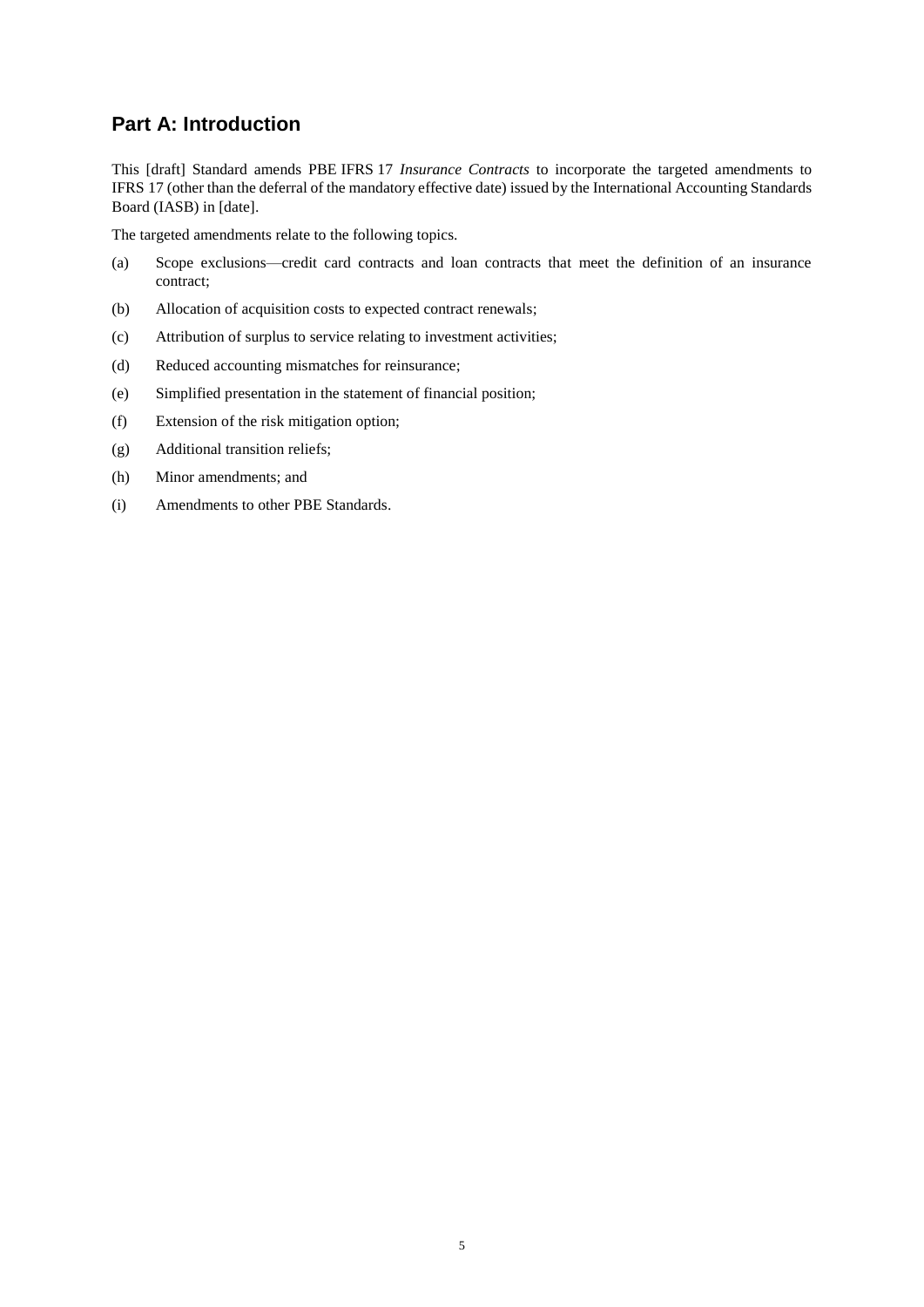# **Part B: Scope**

**This Standard applies to Tier 1 and Tier 2 not-for-profit public benefit entities.**

# **Part C: Amendments to PBE IFRS 17** *Insurance Contracts*

Paragraphs 4 and 7 are amended, and paragraph 8A is added. Deleted text is struck through and new text is underlined.

## **Scope**

…

- 4. All references in PBE IFRS 17 to insurance contracts also apply to:
	- (a) Reinsurance contracts held, except:
		- (i) …
		- (ii) As described in paragraphs  $60-70\underline{A}$ .
	- (b) …
	- …
- 7. An entity shall not apply PBE IFRS 17 to:
	- (a) …
	- (h) Credit card contracts that meet the definition of an insurance contract if, and only if, the entity does not reflect an assessment of the insurance risk associated with an individual customer in setting the price of the contract with that customer (see PBE IPSAS 41 *Financial Instruments*).
	- …
- 8A. Some contracts meet the definition of an insurance contract but limit the compensation for insured events to the amount required to settle the policyholder's obligation created by the contract (for example, loans with death waivers). If such contracts are not excluded from the scope of PBE IFRS 17 by paragraphs 7(a)–(h), an entity shall choose to apply PBE IFRS 17 or PBE IPSAS 41 to such contracts that it issues. The entity shall make that choice for each portfolio of insurance contracts, and the choice for each portfolio is irrevocable.

Paragraphs 10–12 are amended. New text is underlined and deleted text is struck through.

#### **Separating Components from an Insurance Contract (paragraphs AG31–AG35)**

- 10. An insurance contract may contain one or more components that would be within the scope of another Standard if they were separate contracts. For example, an insurance contract may include an investment component or a non-insurance service component (or both). An entity shall apply paragraphs 11–13 to identify and account for the components of the contract.
- 11. An entity shall:
	- (a) …
	- (b) Separate from a host insurance contract an investment component if, and only if, that investment component is distinct (see paragraphs AG31–AG32). The entity shall apply PBE IPSAS 41 to account for the separated investment component unless it is an investment contract with discretionary participation features (see paragraph 3(c)).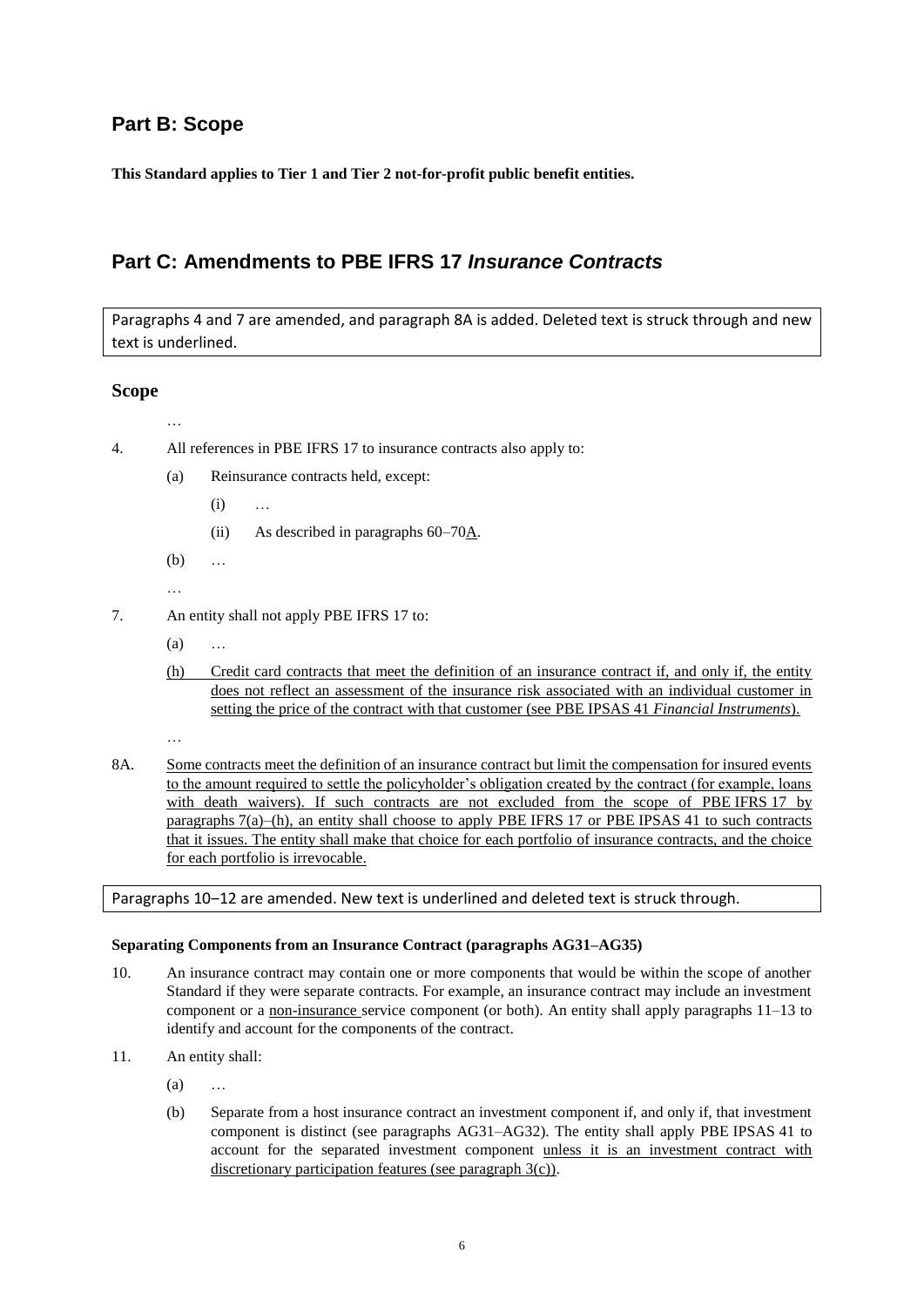- 12. After applying paragraph 11 to separate any cash flows related to embedded derivatives and distinct investment components, an entity shall separate from the host insurance contract any promise to transfer to a policyholder distinct goods or non-insurance services other than insurance contract services.<sup>to a</sup> policyholder. To separate the promise, the entity shall apply paragraphs AG33–AG35 of PBE IFRS 17 and, on initial recognition, shall:
	- (a) Attribute the cash inflows between the insurance component and any promises to provide distinct goods or non-insurance services other than insurance contract services; and
	- (b) Attribute the cash outflows between the insurance component and any promised goods or noninsurance services other than insurance contract services accounted for so that:

(i) …

…

In paragraph 13, the definitions of 'contractual service margin', 'coverage period', 'group of insurance contracts', 'insurance acquisition cash flows', 'investment component', 'liability for incurred claims' and 'liability for remaining coverage' are amended. Definitions are added for 'insurance contract services' and 'reinsurance contract held that provides proportionate coverage'. New text is underlined and deleted text is struck through.

Defined terms in the definition sections of PBE Standards are normally shown as underlined text. To avoid confusion with proposed inserted text from *Amendments to PBE IFRS 17* (shown using underlined text) existing defined terms are shown below in bold italic font.

# **Definitions**

13.1 **The following terms are used in this Standard with the meanings specified:**

**The** *contractual service margin* **is a component of the carrying amount of the asset or liability for a group of insurance contracts representing the unearned surplus the entity will recognise as it provides insurance contract services under the insurance contracts in the group.**

**For insurance contracts without direct participation features, tThe** *coverage period* **is the period during which the entity provides insurance contract servicescoverage for insured events. This period includes the services coverage that relates to all premiums within the boundary of the insurance contract. For insurance contracts with direct participation features, the period during which the entity provides coverage for insured events or investment-related services. This period includes the coverage for insured events or investment-related services that relates to all premiums within the boundary of the insurance contract.**

**…**

**A** *group of insurance contracts* **is a set of insurance contracts resulting from the division of a portfolio of insurance contracts into, at a minimum, contracts issued or expected to be issued written within a period of no longer than one year and that, at initial recognition:**

- **(a) Are onerous, if any;**
- **(b) Have no significant possibility of becoming onerous subsequently, if any; or**
- **(c) Do not fall into either (a) or (b), if any.**

*Insurance acquisition cash flows* **are cash flows arising from the costs of selling, underwriting and starting a group of insurance contracts (issued or expected to be issued) that are directly attributable to the portfolio of insurance contracts to which the group belongs. Such cash flows include cash flows that are not directly attributable to individual contracts or groups of insurance contracts within the portfolio.**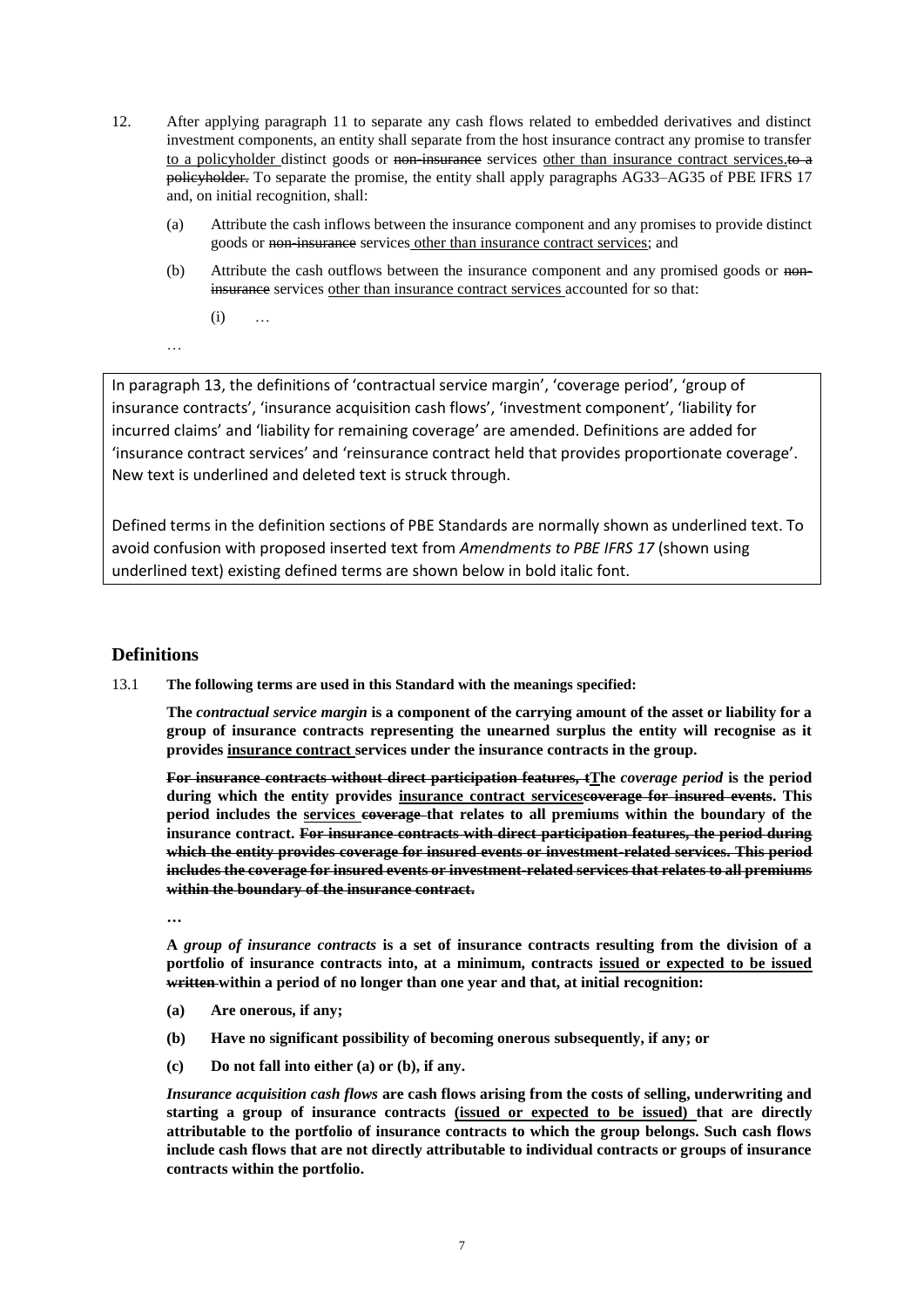**An** *insurance contract* **is…**

**Insurance contract services: The following services that an entity provides to a policyholder of an insurance contract:**

- **(a) Coverage for an insured event (insurance coverage);**
- **(b) For insurance contracts without direct participation features, the generation of an investment return for the policyholder, if applicable (investment-return services); and**
- **(c) For insurance contracts with direct participation features, the management of underlying items on behalf of the policyholder (investment-related service).**

**…**

*Investment component***: The amounts that an insurance contract requires the entity to repay to a policyholder in all circumstances, regardless of whether an insured event occurs.even if an insured event does not occur.**

**…**

*Liability for incurred claims***: An entity's obligation to:**

- **(a) iInvestigate and pay valid claims for insured events that have already occurred, including events that have occurred but for which claims have not been reported, and other incurred insurance expenses; and.**
- **(b) Pay amounts under existing insurance contracts that are not included in (a) for which an entity no longer provides an investment-return service or an investment-related service.**

*Liability for remaining coverage***: An entity's obligation to:**

- **(a) iInvestigate and pay valid claims under existing insurance contracts for insured events that have not yet occurred (i.e., the obligation that relates to the unexpired portion of the insurance coverage period); and.**
- **(b) Pay amounts under existing contracts that are not included in (a) for which an entity will provide an investment-return service or an investment-related service.**

**…**

**A** *reinsurance contract* **is…**

**A reinsurance contract held that provides proportionate coverage is a reinsurance contract held that provides an entity with the right to recover from the issuer a percentage of all claims incurred on groups of underlying insurance contracts. The percentage the entity has a right to recover is fixed for all contracts in a single group of underlying contracts, but can vary between groups of underlying insurance contracts.**

…

Paragraphs 19 and 24 are amended. New text is underlined and deleted text is struck through.

# **Level of Aggregation of Insurance Contracts**

…

19. For contracts issued to which an entity does not apply the premium allocation approach (see paragraphs 53–5459), an entity shall assess whether contracts that are not onerous at initial recognition have no significant possibility of becoming onerous:

(a) …

…

24. An entity shall apply the recognition and measurement requirements of PBE IFRS 17 to the groups of contracts determined by applying paragraphs 14–23. An entity shall establish the groups at initial recognition and add contracts to the group applying paragraph  $28.$   $\frac{1}{2}$  and The entity shall not reassess the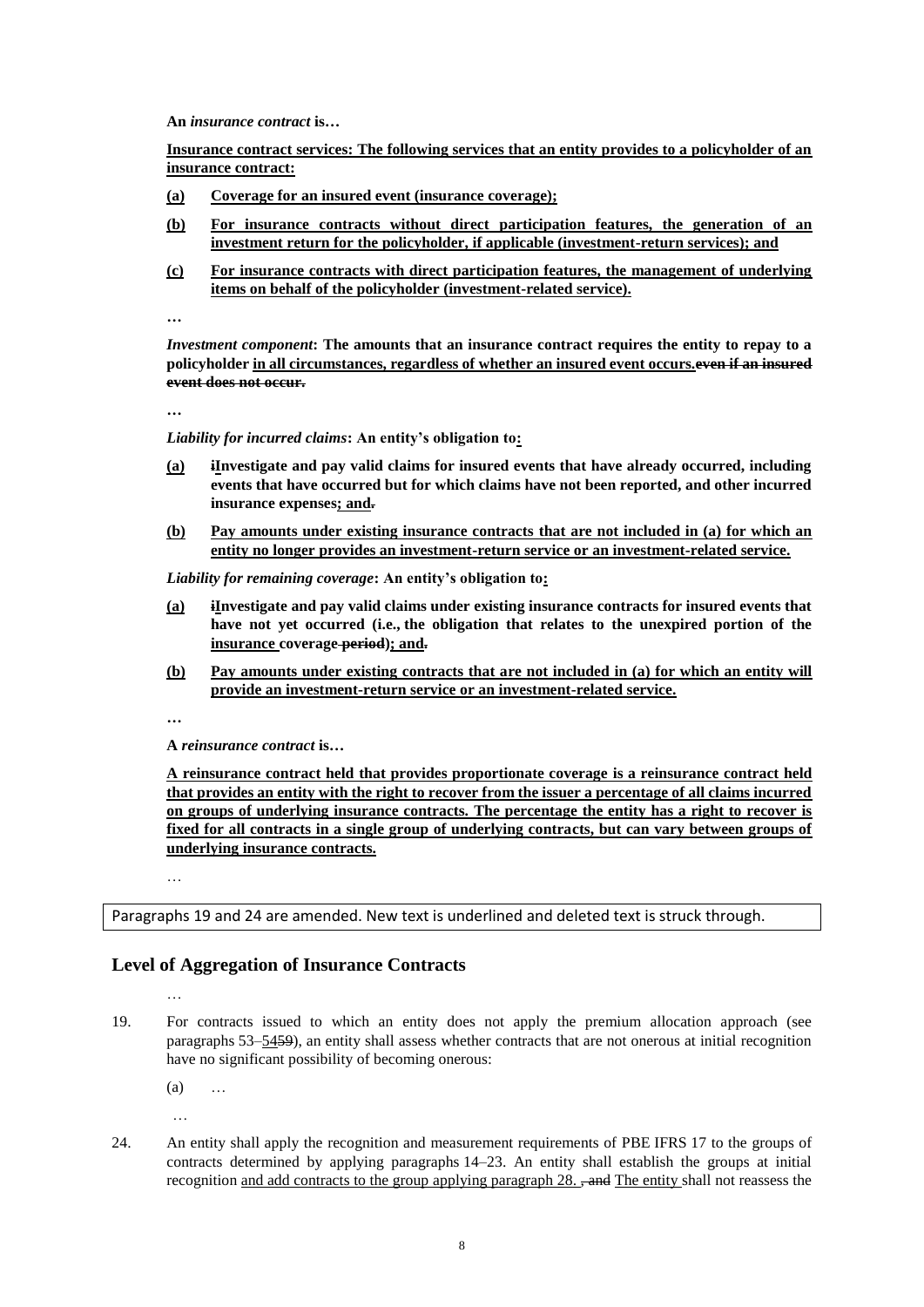composition of the groups subsequently. except as set out in paragraph 28. To measure a group of contracts, an entity may estimate the fulfilment cash flows at a higher level of aggregation than the group or portfolio, provided the entity is able to include the appropriate fulfilment cash flows in the measurement of the group, applying paragraphs  $32(a)$ ,  $40(a)(i)$  and  $40(b)$ , by allocating such estimates to groups of contracts.

Paragraph 27 is deleted, paragraph 28 is amended and paragraphs 28A–28D are added. Paragraph 25 is not amended, but is included for ease of reference. New text is underlined and deleted text is struck through.

# **Recognition**

- 25. **An entity shall recognise a group of insurance contracts it issues from the earliest of the following:** 
	- (a) **The beginning of the coverage period of the group of contracts;**
	- (b) **The date when the first payment from a policyholder in the group becomes due; and**
	- (c) **For a group of onerous contracts, when the group becomes onerous.**

- 27. [Deleted by IASB]An entity shall recognise an asset or liability for any insurance acquisition cash flows relating to a group of insurance contracts issued or expected to be issued that the entity pays or receives before the group is recognised, unless it chooses to recognise them as expenses or revenue applying paragraph 59(a). An entity shall derecognise the asset or liability resulting from such insurance acquisition cash flows when the group of insurance contracts to which the cash flows are allocated is recognised (see paragraph 38(b)).
- 28. In recognising a group of insurance contracts in a reporting period, an entity shall include only contracts that individually meet one of the criteria set out in paragraph  $25(a)$  (c) applied to each contract and shall make estimates for the discount rates at the date of initial recognition (see paragraph AG73) and the coverage units provided in the reporting period (see paragraph AG119). An entity may include more contracts in the group after the end of a reporting period, subject to paragraphs 14–22. An entity shall add the contracts to the group in the reporting period in which the contracts meet one of the criteria set out in paragraph  $25(a)$ –(c) applied to each contract. This may result in a change to the determination of the discount rates at the date of initial recognition applying paragraph AG73. An entity shall apply the revised rates from the start of the reporting period in which the new contracts are added to the group.
- 28A. An entity applying the premium allocation approach may recognise insurance acquisition cash flows as expenses applying paragraph 59(a). Otherwise, the entity shall allocate insurance acquisition cash flows to a group of insurance contracts on a systematic and rational basis applying paragraph AG35A.
- 28B. An entity shall recognise:
	- (a) Insurance acquisition cash flows it expects to pay after the related group of insurance contracts is recognised as part of the fulfilment cash flows of the group of insurance contracts applying paragraph 32(a).
	- (b) Insurance acquisition cash flows paid before the related group of insurance contracts is recognised as an asset. An entity shall recognise such an asset for each existing or future group of insurance contracts to which insurance acquisition cash flows are allocated.
- 28C. An entity shall derecognise an asset recognised applying paragraph 28B(b) when the insurance acquisition cash flows allocated to the group of insurance contracts are included in the measurement of the group applying paragraph 38(b). If, applying paragraph 28, the entity recognises in a reporting period only some of the insurance contracts expected to be included in the group, the entity shall determine the related portion of an asset for insurance acquisition cash flows for the group on a systematic and rational basis considering the expected timing of recognition of contracts in the group. The entity shall derecognise that portion of the asset and include it in the measurement of a group of insurance contracts applying paragraph 38(b).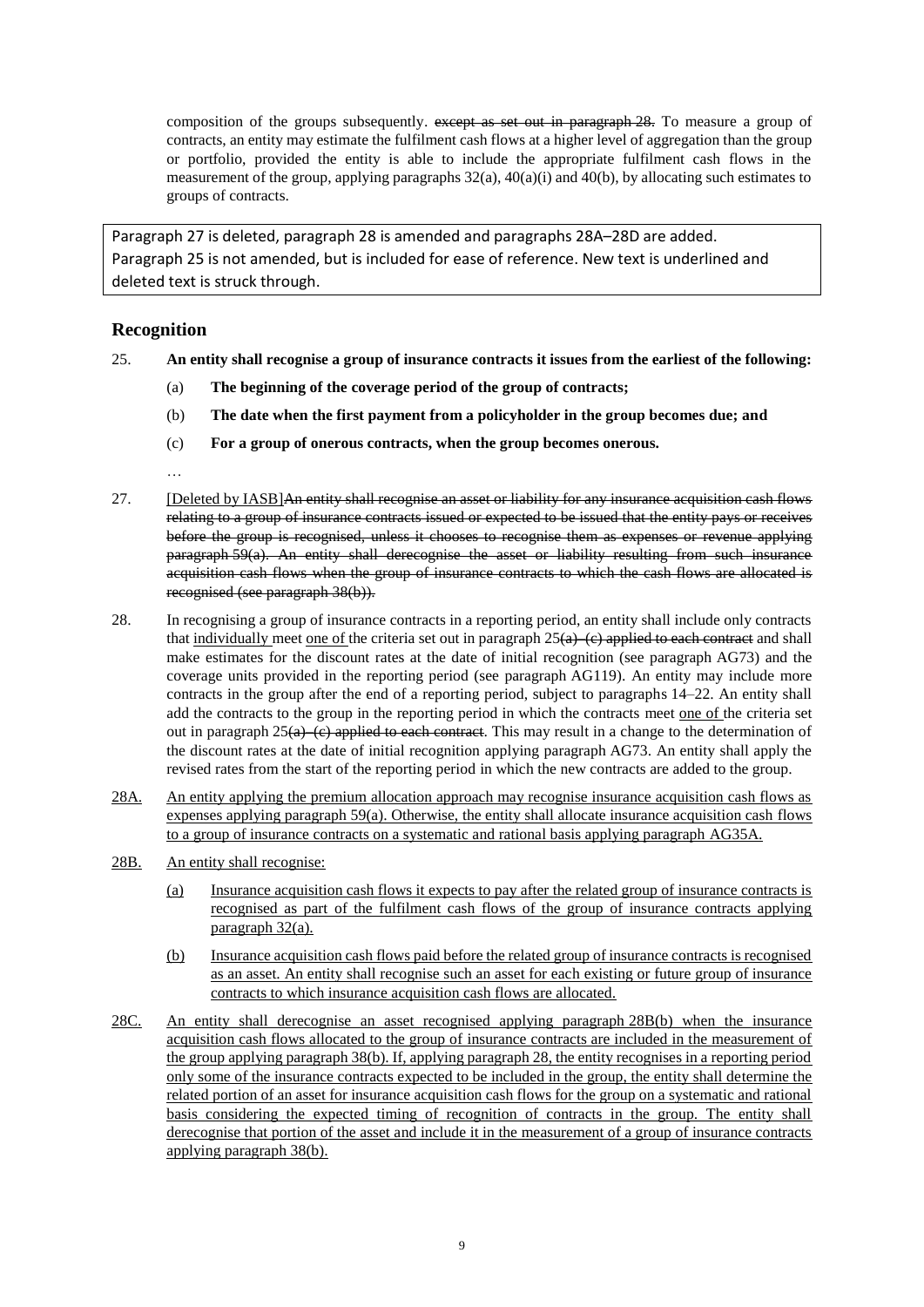28D. At the end of each reporting period, an entity shall assess the recoverability of an asset recognised applying paragraph 28B(b) if facts and circumstances indicate the asset may be impaired. If facts and circumstances indicate the asset may be impaired, the entity shall adjust the carrying amount of the asset and recognise any impairment loss identified applying paragraph AG35B. An entity shall adjust the carrying amount of the asset and recognise the reversal of any such loss applying paragraph AG35C.

Paragraph 29 is amended and its heading is amended. New text is underlined and deleted text is struck through.

# **Measurement (paragraphs AG36–AG119F)**

- 29. An entity shall apply paragraphs 30–52 to all groups of insurance contracts within the scope of PBE IFRS 17, with the following exceptions:
	- (a) …
	- (b) For groups of reinsurance contracts held, an entity shall apply paragraphs 32–46 as required by paragraphs 63–70A. Paragraphs 45 (on insurance contracts with direct participation features) and paragraphs 47–52 (on onerous contracts) do not apply to groups of reinsurance contracts held.
	- (c) …
	- …

The heading for paragraph 32 is amended. Paragraph 32 is not amended, but is included for ease of reference. Paragraphs 34 and 38 are amended. New text is underlined and deleted text is struck through.

## **Measurement on Initial Recognition (paragraphs AG36–AG95C)**

32. **On initial recognition, an entity shall measure a group of insurance contracts at the total of:** 

 $(a)$ 

# *Estimates of Future Cash Flows (paragraphs AG36–AG71)*

…

- 34. Cash flows are within the boundary of an insurance contract if they arise from substantive rights and obligations that exist during the reporting period in which the entity can compel the policyholder to pay the premiums or in which the entity has a substantive obligation to provide the policyholder with insurance contract services (see paragraphs AG61–AG71). A substantive obligation to provide insurance contract services ends when:
	- (a) …
	- (b) Both of the following criteria are satisfied:
		- (i) The entity has the practical ability to reassess the risks of the portfolio of insurance contracts that contains the contract and, as a result, can set a price or level of benefits that fully reflects the risk of that portfolio; and
		- (ii) The pricing of the premiums for coverage up to the date when the risks are reassessed does not take into account the risks that relate to periods after the reassessment date.

…

# *Contractual Service Margin*

38. **The contractual service margin is a component of the asset or liability for the group of insurance contracts that represents the unearned surplus the entity will recognise as it provides insurance contract services in the future. An entity shall measure the contractual service margin on initial**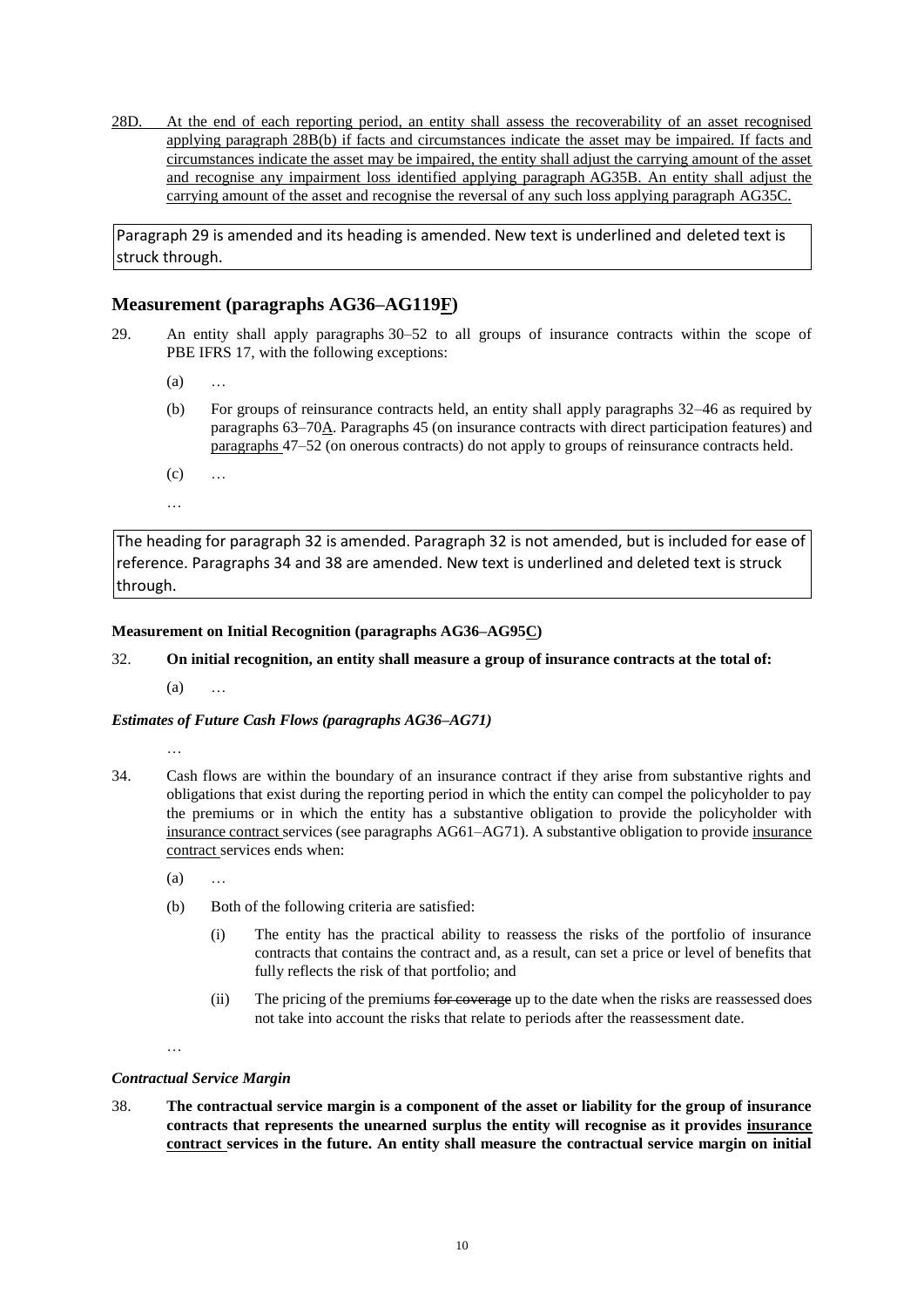**recognition of a group of insurance contracts at an amount that, unless paragraph 47 (on onerous contracts) applies, results in no revenue or expenses arising from:** 

- $(a)$
- (b) **The derecognition at the date of initial recognition of any asset or liability recognised for insurance acquisition cash flows applying paragraph 28C27; and**
- $(c) \qquad \ldots$
- …

Paragraphs 41, 44 and 45 are amended and the heading for paragraphs 44 and 45 is amended. New text is underlined and deleted text is struck through.

#### **Subsequent Measurement**

- …
- 41. **An entity shall recognise revenue and expenses for the following changes in the carrying amount of the liability for remaining coverage:** 
	- (a) **Insurance revenue—for the reduction in the liability for remaining coverage because of insurance contract services provided in the period, measured applying paragraphs AG120– AG124;**
	- (b) …
	- …

#### *Contractual Service Margin (paragraphs AG96—AG119B)*

- 44. For insurance contracts without direct participation features, the carrying amount of the contractual service margin of a group of contracts at the end of the reporting period equals the carrying amount at the start of the reporting period adjusted for:
	- $(a)$
	- (e) The amount recognised as insurance revenue because of the transfer of insurance contract services in the period, determined by the allocation of the contractual service margin remaining at the end of the reporting period (before any allocation) over the current and remaining coverage period applying paragraph AG119.
- 45. For insurance contracts with direct participation features (see paragraphs AG101–AG118), the carrying amount of the contractual service margin of a group of contracts at the end of the reporting period equals the carrying amount at the start of the reporting period adjusted for the amounts specified in subparagraphs (a)–(e) below. An entity is not required to identify these adjustments separately. Instead, a combined amount may be determined for some, or all, of the adjustments. The adjustments are:
	- (a) …
	- (b) The change in the amount of the entity's share of the change in the fair value of the underlying items (see paragraph AG104(b)(i)), except to the extent that:
		- (i) Paragraph AG115 (on risk mitigation) applies;
		- (ii) The decrease in the amount of the entity's share of a decrease in the fair value of the underlying items exceeds the carrying amount of the contractual service margin, giving rise to a loss (see paragraph 48); or
		- (iii) The increase in the amount of the entity's share of an increase in the fair value of the underlying items reverses the amount in (ii).
	- $(c)$  ...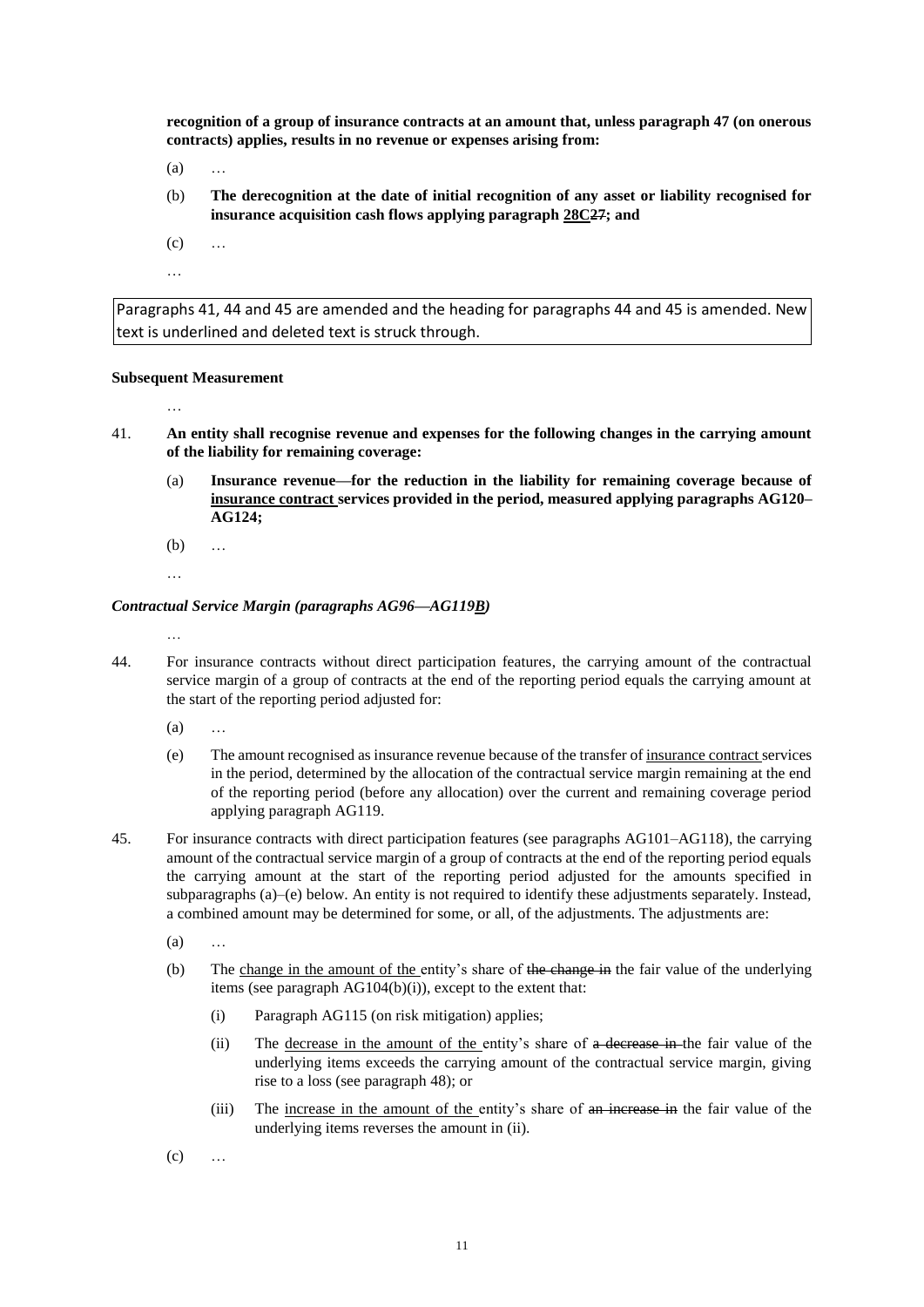(e) The amount recognised as insurance revenue because of the transfer of insurance contract services in the period, determined by the allocation of the contractual service margin remaining at the end of the reporting period (before any allocation) over the current and remaining coverage period, applying paragraph AG119.

# Paragraphs 47–48 and 50 are amended. New text is underlined and deleted text is struck through.

### **Onerous Contracts**

- 47. An insurance contract is onerous at the date of initial recognition if the fulfilment cash flows allocated to the contract, any previously recognised insurance acquisition cash flows and any cash flows arising from the contract at the date of initial recognition in total are a net outflow. Applying paragraph 16(a), an entity shall group such contracts separately from contracts that are not onerous. To the extent that paragraph 17 applies, an entity may identify the group of onerous contracts by measuring a set of contracts rather than individual contracts. An entity shall recognise a loss in surplus or deficit for the net outflow for the group of onerous contracts, resulting in the carrying amount of the liability for the group being equal to the fulfilment cash flows and the contractual service margin of the group being zero.
- 48. A group of insurance contracts becomes onerous (or more onerous) on subsequent measurement if the following amounts exceed the carrying amount of the contractual service margin:
	- (a) Unfavourable changes relating to future service in the fulfilment cash flows allocated to the group, arising from changes in estimates of future cash flows and the risk adjustment for non-financial riskrelating to future service; and
	- (b) For a group of insurance contracts with direct participation features, the decrease in the amount of the entity's share of a decrease in the fair value of the underlying items.

Applying paragraphs 44(c)(i), 45(b)(ii) and 45(c)(ii), an entity shall recognise a loss in surplus or deficit to the extent of that excess.

…

- 50. After an entity has recognised a loss on an onerous group of insurance contracts, it shall allocate:
	- $(a)$
	- (b) Solely to the loss component until that component s reduced to zero:
		- (i) Any subsequent decrease relating to future service in fulfilment cash flows allocated to the group arising from changes in estimates of future cash flows and the risk adjustment for non-financial risk;relating to future service and
		- (ii)  $\theta$  a Any subsequent increases in the <u>amount of the entity's</u> share of the fair value of the underlying items solely to the loss component until that component is reduced to zero.

Applying paragraphs  $44(c)$ (ii),  $45(b)$ (iii) and  $45(c)$ (iii), an entity shall adjust the contractual service margin only for the excess of the decrease over the amount allocated to the loss component.

…

Paragraphs 53 and 55–56 are amended. New text is underlined and deleted text is struck through.

#### **Premium Allocation Approach**

- 53. An entity may simplify the measurement of a group of insurance contracts using the premium allocation approach set out in paragraphs 55–59 if, and only if, at the inception of the group:
	- (a) The entity reasonably expects that such simplification would produce a measurement of the liability for remaining coverage for the group that would not differ materially from the one that would be produced applying the requirements in paragraphs 32–52; or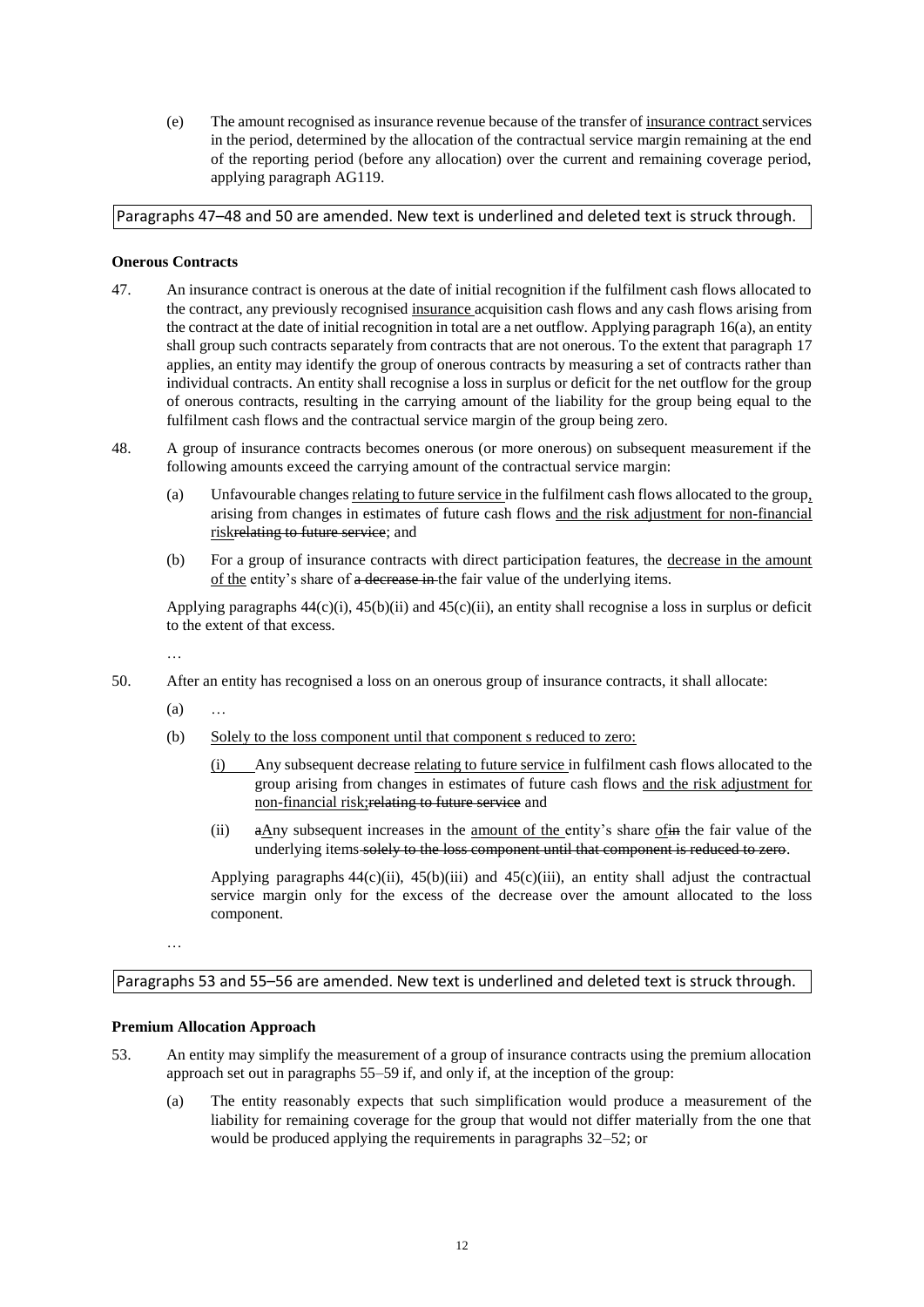- (b) The coverage period of each contract in the group (including insurance contract services coverage arising from all premiums within the contract boundary determined at that date applying paragraph 34) is one year or less.
- …
- 55. Using the premium allocation approach, an entity shall measure the liability for remaining coverage as follows:
	- (a) On initial recognition, the carrying amount of the liability is:
		- $(i)$
		- (iii) Plus or minus any amount arising from the derecognition at that date of the asset or liability recognised for insurance acquisition cash flows applying paragraph 28C27.
	- (b) At the end of each subsequent reporting period, the carrying amount of the liability is the carrying amount at the start of the reporting period:
		- (i) …
		- (v) Minus the amount recognised as insurance revenue for insurance contract services coverage provided in that period (see paragraph AG126); and
		- (vi) Minus any investment component paid or transferred to the liability for incurred claims.
- 56. If insurance contracts in the group have a significant financing component, an entity shall adjust the carrying amount of the liability for remaining coverage to reflect the time value of money and the effect of financial risk using the discount rates specified in paragraph 36, as determined on initial recognition. The entity is not required to adjust the carrying amount of the liability for remaining coverage to reflect the time value of money and the effect of financial risk if, at initial recognition, the entity expects that the time between providing each part of the insurance contract services esperage and the related premium due date is no more than a year.

…

Paragraphs 60, 62, 65–66 and 69 are amended, paragraph 65 is bifurcated creating new paragraph 65A, paragraphs 66A–66B and 70A are added. New text is underlined and deleted text is struck through.

#### **Reinsurance Contracts Held**

60. The requirements in PBE IFRS 17 are modified for reinsurance contracts held, as set out in paragraphs 61-70A.

…

#### *Recognition*

- 62. Instead of applying paragraph 25, an entity shall recognise a group of reinsurance contracts held:
	- (a) A group of reinsurance contracts held that provide proportionate coverage:If the reinsurance contracts held provide proportionate coverage
		- (i) Unless paragraph  $62(a)(ii)$  applies—at the beginning of the coverage period of the group of reinsurance contracts held or at the initial recognition of any underlying contract, whichever is the later; orand
		- (ii) If the entity recognises an onerous group of underlying contracts before the beginning of the coverage period of the group of reinsurance contracts held—at the same time as the onerous group of underlying contracts.
	- (b) In  $\frac{A_n}{A_n}$  other groups of reinsurance contracts heldeneses—from the beginning of the coverage period of the group of reinsurance contracts held.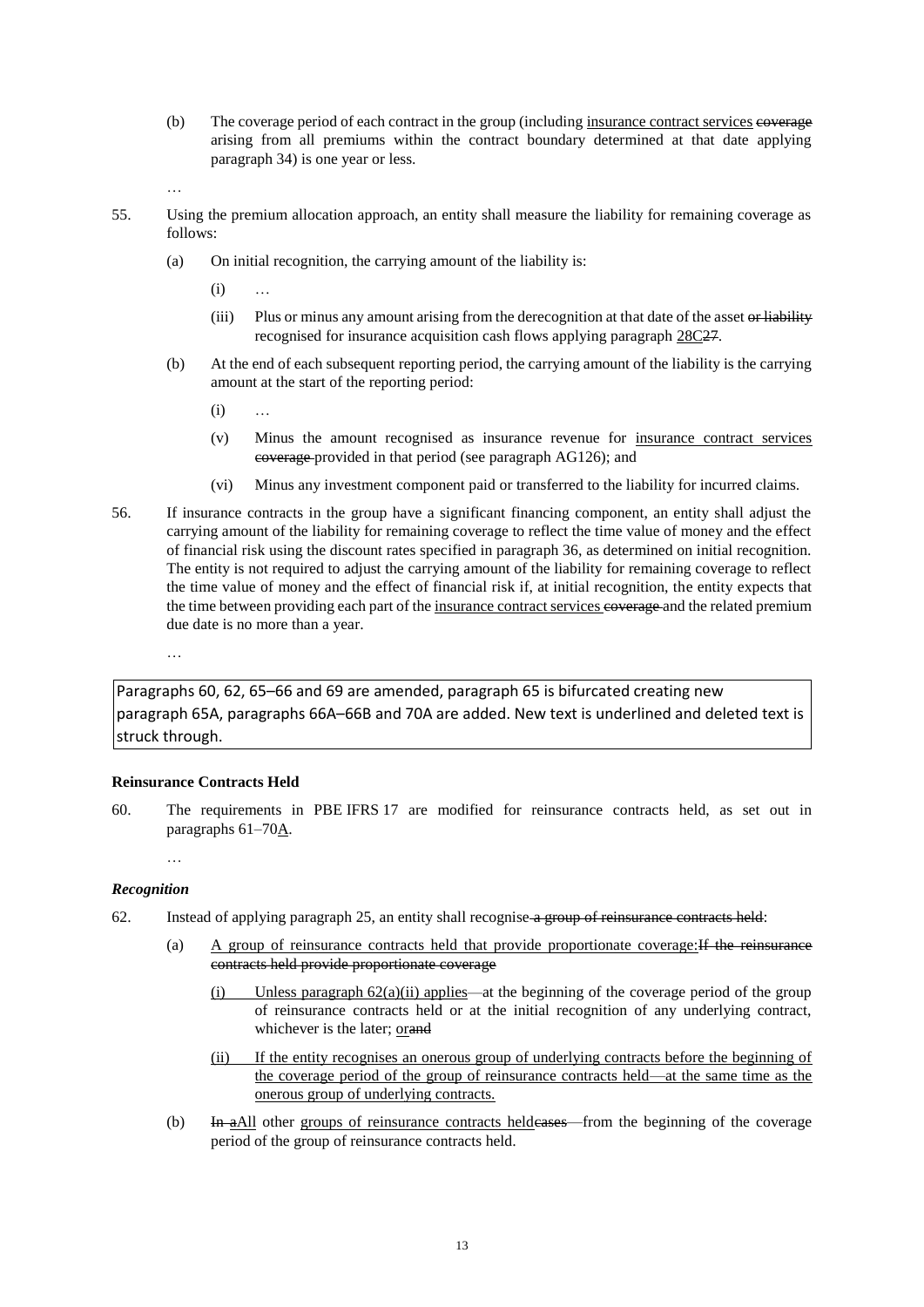#### *Measurement*

…

- 65. The requirements of paragraph 38 that relate to determining the contractual service margin on initial recognition are modified to reflect the fact that for a group of reinsurance contracts held there is no unearned surplus but instead a net cost or net gain on purchasing the reinsurance. Hence, unless paragraph 65A applies, on initial recognition:  $(a)$  The entity shall recognise any net cost or net gain on purchasing the group of reinsurance contracts held as a contractual service margin measured at an amount equal to the sum of:
	- (a) tThe fulfilment cash flows;,
	- (b) tThe amount derecognised at that date of any asset or liability previously recognised for cash flows related to the group of reinsurance contracts held; and
	- (c) aAny cash flows arising at that date; and
	- (d) Any revenue recognised in surplus or deficit applying paragraph 66A.unless
- 65A. If (b) Tthe net cost of purchasing reinsurance coverage relates to events that occurred before the purchase of the group of reinsurance contracts, in which case, notwithstanding the requirements of paragraph AG5, the entity shall recognise such a cost immediately in surplus or deficit as an expense.
- 66. Instead of applying paragraph 44, an entity shall measure the contractual service margin at the end of the reporting period for a group of reinsurance contracts held as the carrying amount determined at the start of the reporting period, adjusted for:

(a) …

(ba) Revenue recognised in surplus or deficit in the reporting period applying paragraph 66A;

 $(c)$  ...

- 66A. An entity shall adjust the contractual service margin of a group of reinsurance contracts held that provides proportionate coverage and as a result recognise revenue when the entity recognises a loss on initial recognition of an onerous group of underlying insurance contracts or on addition of onerous underlying insurance contracts to that group. The amount of the adjustment and resulting revenue is determined applying paragraph AG119D.
- 66B. An entity shall establish (or adjust) a loss-recovery component of the asset for remaining coverage for a group of reinsurance contracts held depicting the recovery of losses recognised applying paragraph 66A (see paragraphs AG119E–AG119F).

…

# *Premium Allocation Approach for Reinsurance Contracts Held*

- 69. An entity may use the premium allocation approach set out in paragraphs 55–56 and 59 (adapted to reflect the features of reinsurance contracts held that differ from insurance contracts issued, for example the generation of expenses or reduction in expenses rather than revenue) to simplify the measurement of a group of reinsurance contracts held, if at the inception of the group:
	- (a) The entity reasonably expects the resulting measurement would not differ materially from the result of applying the requirements in paragraphs 63–68; or
	- (b) The coverage period of each contract in the group of reinsurance contracts held (including insurance coverage from all premiums within the contract boundary determined at that date applying paragraph 34) is one year or less.

…

70A. An entity shall apply paragraph 66A when a group of reinsurance contracts held is accounted for applying the premium allocation approach, by adjusting the carrying amount of the asset for remaining coverage instead of adjusting the contractual service margin.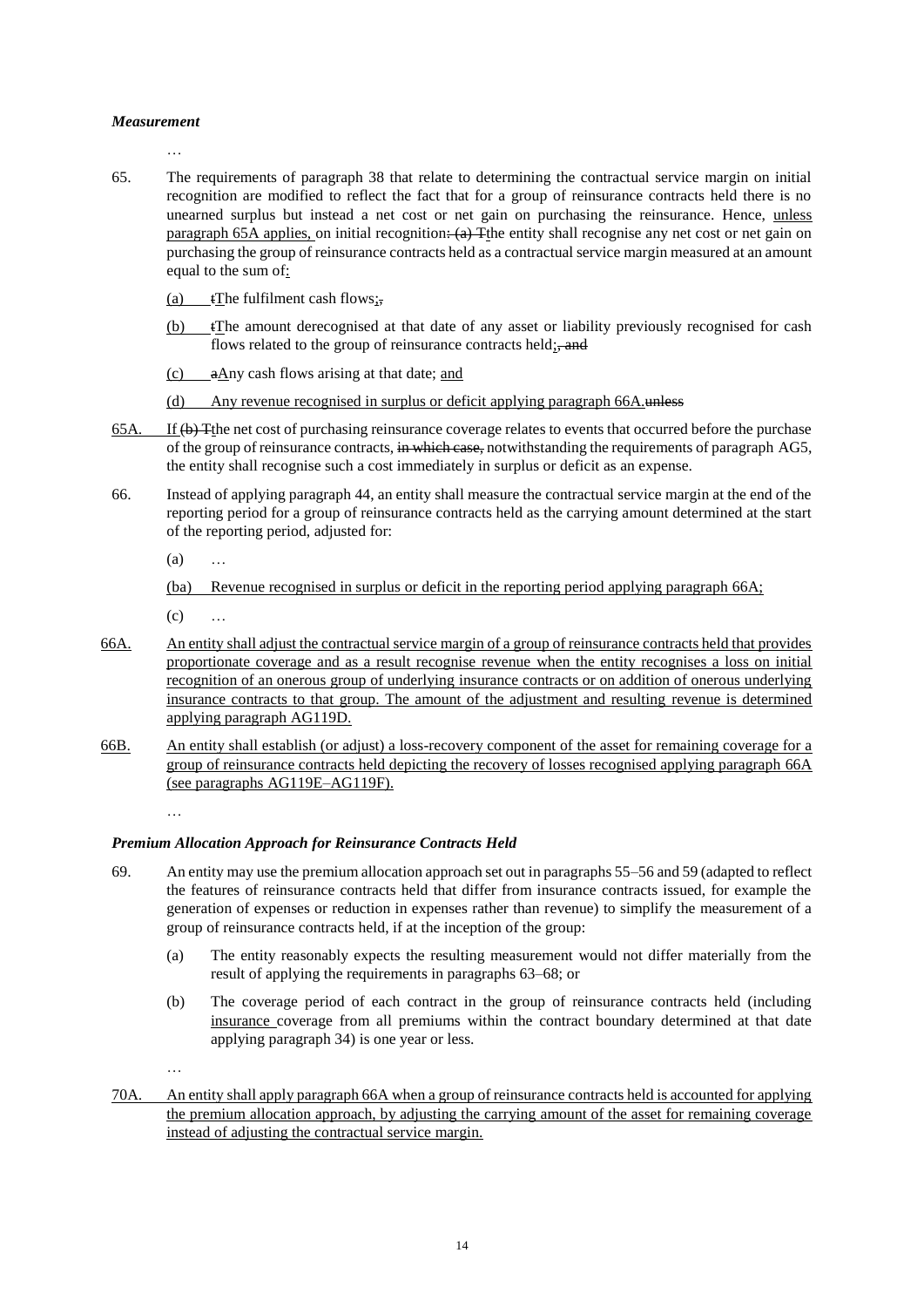### Paragraph 71 is amended. New text is underlined and deleted text is struck through.

#### **Investment Contracts with Discretionary Participation Features**

- 71. An investment contract with discretionary participation features does not include a transfer of significant insurance risk. Consequently, the requirements in PBE IFRS 17 for insurance contracts are modified for investment contracts with discretionary participation features as follows:
	- (a) The date of initial recognition (see paragraphs 25 and 28) is the date the entity becomes party to the contract.
	- (b) …
	- …

Paragraph 76 is amended. New text is underlined and deleted text is struck through.

#### **Modification and Derecognition**

…

### **Derecognition**

- …
- 76. An entity derecognises an insurance contract from within a group of contracts by applying the following requirements in PBE IFRS 17:
	- $(a)$
	- (c) The number of coverage units for expected remaining insurance contract services-esperage is adjusted to reflect the coverage units derecognised from the group, and the amount of the contractual service margin recognised in surplus or deficit in the period is based on that adjusted number, applying paragraph AG119.

…

Paragraphs 78–79 are amended. New text is underlined and deleted text is struck through.

### **Presentation in the Statement of Financial Position**

- 78. **An entity shall present separately in the statement of financial position the carrying amount of portfolios groups of:** 
	- (a) **Insurance contracts issued that are assets;**
	- (b) **Insurance contracts issued that are liabilities;**
	- (c) **Reinsurance contracts held that are assets; and**
	- (d) **Reinsurance contracts held that are liabilities.**
- 79. An entity shall include any assets or liabilities for insurance acquisition cash flows recognised applying paragraph  $28B(b)$ <sup>27</sup> in the carrying amount of the related portfolios groups of insurance contracts issued, and any assets or liabilities for cash flows related to portfolios groups of reinsurance contracts held (see paragraph  $65(a)$ ) in the carrying amount of the portfolios groups of reinsurance contracts held.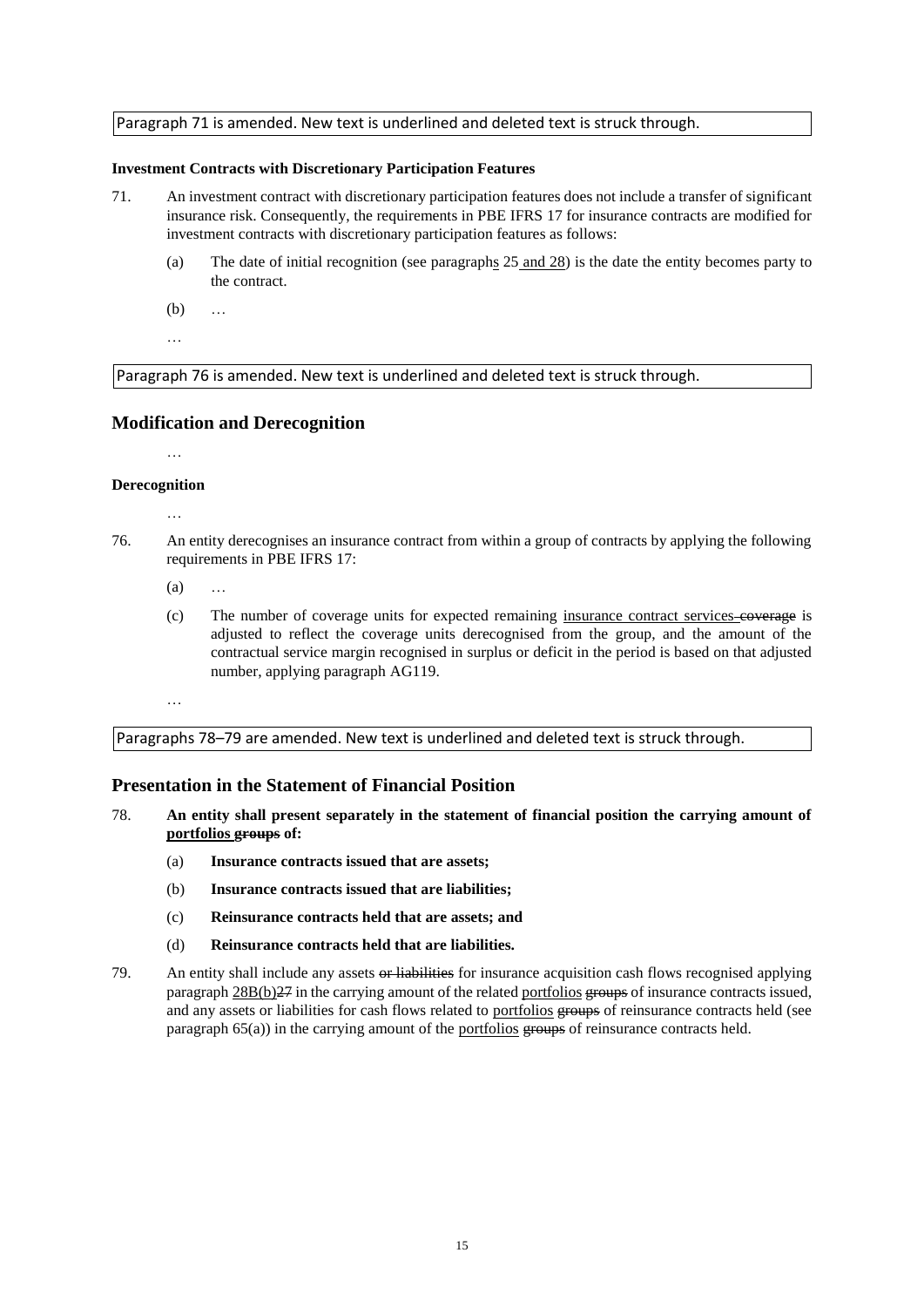Paragraphs 83 and 86 are amended. New text is underlined and deleted text is struck through.

# **Recognition and Presentation in the Statement of Comprehensive Revenue and Expense (paragraphs AG120–AG136)**

…

### **Insurance Service Result**

83. **An entity shall present in surplus or deficit insurance revenue arising from the groups of insurance contracts issued. Insurance revenue shall depict the provision of insurance contract services coverage and other services arising from the group of insurance contracts at an amount that reflects the consideration to which the entity expects to be entitled in exchange for those services. Paragraphs AG120–AG127 specify how an entity measures insurance revenue.**

…

- 86. An entity may present the revenue or expenses from a group of reinsurance contracts held (see paragraphs 60–70A), other than insurance finance revenue or expenses, as a single amount; or the entity may present separately the amounts recovered from the reinsurer and an allocation of the premiums paid that together give a net amount equal to that single amount. If an entity presents separately the amounts recovered from the reinsurer and an allocation of the premiums paid, it shall:
	- (a) Treat reinsurance cash flows that are contingent on claims on the underlying contracts as part of the claims that are expected to be reimbursed under the reinsurance contract held;
	- (b) Treat amounts from the reinsurer that it expects to receive that are not contingent on claims of the underlying contracts (for example, some types of ceding commissions) as a reduction in the premiums to be paid to the reinsurer; and
	- (c) Not present the allocation of premiums paid as a reduction in revenue; and.
	- (d) Treat amounts recognised relating to recovery of losses applying paragraphs 66A–66B as amounts recovered from the reinsurer (see paragraphs AG119E–AG119F).
	- …

Paragraphs 97, 99–101, 103–105, 106 and 109 are amended, paragraphs 105A–105C are added. Paragraph 98 is not amended, but is included for ease of reference. New text is underlined and deleted text is struck through.

# **Disclosure**

…

# **Explanation of Recognised Amounts**

- 97. Of the disclosures required by paragraphs 98–109, only those in paragraphs 98–100, and 102–103 and 105–105C apply to contracts to which the premium allocation approach has been applied. If an entity uses the premium allocation approach, it shall also disclose:
	- $(a)$
- 98. An entity shall disclose reconciliations that show how the net carrying amounts of contracts within the scope of PBE IFRS 17 changed during the period because of cash flows and revenue and expenses recognised in the statement of comprehensive revenue and expense. Separate reconciliations shall be disclosed for insurance contracts issued and reinsurance contracts held. An entity shall adapt the requirements of paragraphs 100–109 to reflect the features of reinsurance contracts held that differ from insurance contracts issued; for example, the generation of expenses or reduction in expenses rather than revenue.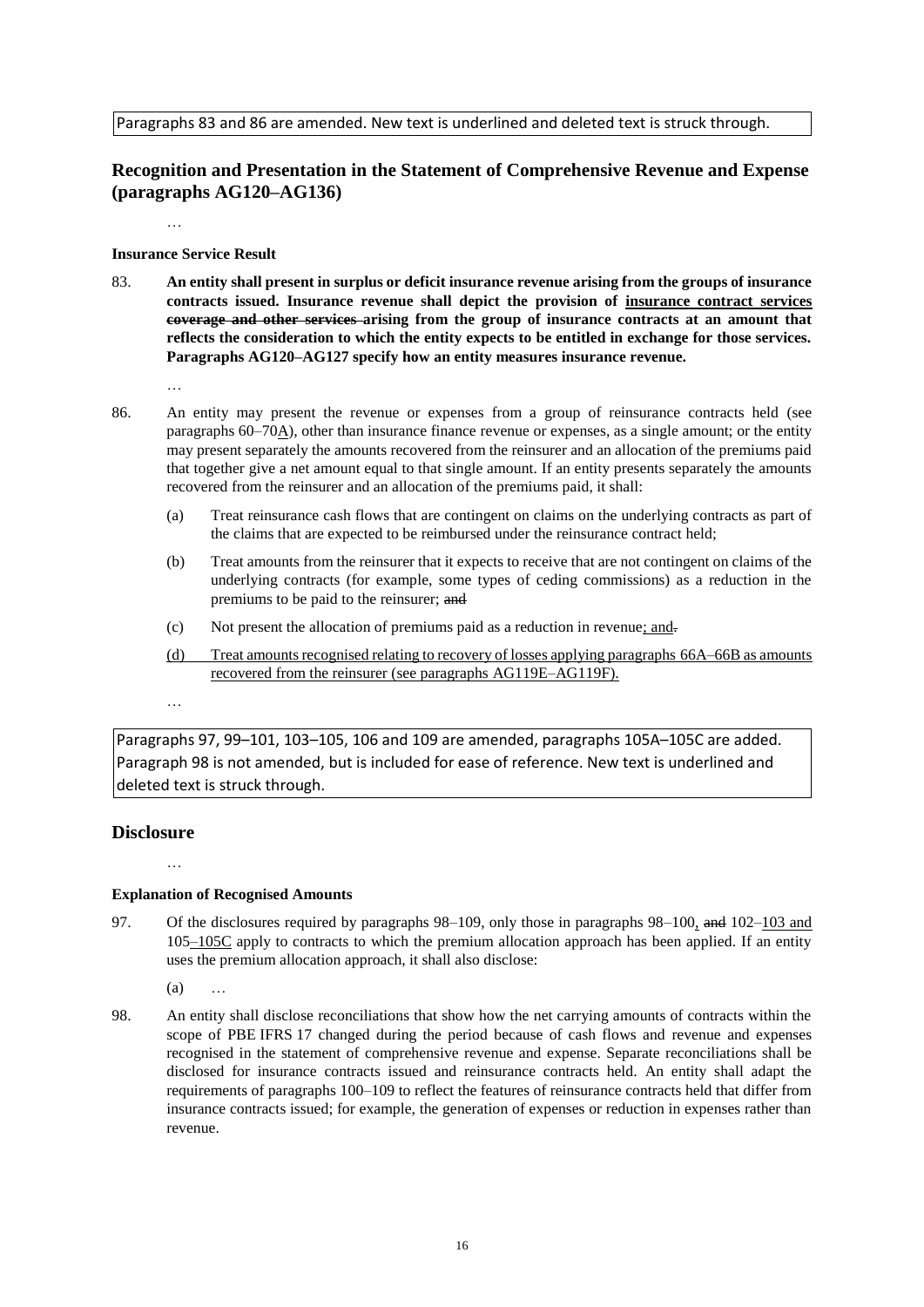- 99. An entity shall provide enough information in the reconciliations to enable users of financial statements to identify changes from cash flows and amounts that are recognised in the statement of comprehensive revenue and expense. To comply with this requirement, an entity shall:
	- (a) Disclose, in a table, the reconciliations set out in paragraphs 100–105C; and
	- (b) For each reconciliation, present the net carrying amounts at the beginning and at the end of the period, disaggregated into a total for portfolios groups of contracts that are assets and a total for portfolios **groups** of contracts that are liabilities, that equal the amounts presented in the statement of financial position applying paragraph 78.
- 100. An entity shall disclose reconciliations from the opening to the closing balances separately for each of:
	- $(a)$
	- (c) The liabilities for incurred claims. For insurance contracts to which the premium allocation approach described in paragraphs  $53-59$  or  $69-70$ A has been applied, an entity shall disclose separate reconciliations for:
		- (i) …
- 101. For insurance contracts other than those to which the premium allocation approach described in paragraphs 53–59 or 69–70A has been applied, an entity shall also disclose reconciliations from the opening to the closing balances separately for each of:
	- (a) …
	- …
- 103. An entity shall separately disclose in the reconciliations required in paragraph 100 each of the following amounts related to insurance contract services, if applicable:
	- (a) …
	- (c) Investment components (combined with refunds of premiums unless refunds of premiums are presented as part of the cash flows in the period described in paragraph  $105(a)(i)$ ) excluded from insurance revenue and insurance service expenses.
- 104. An entity shall separately disclose in the reconciliations required in paragraph 101 each of the following amounts related to insurance contract services, if applicable:
	- (a) …
	- (b) Changes that relate to current service, i.e:
		- (i) …
		- (ii) The change in the risk adjustment for non-financial risk that does not relate to future service or past service; and
		- (iii) Experience adjustments (see paragraphs AG97(c) and AG113(a)), excluding amounts relating to the risk adjustment for non-financial risk included in (ii).
	- $(c)$
- 105. To complete the reconciliations in paragraphs 100–101, an entity shall also disclose separately each of the following amounts not related to insurance contract services provided in the period, if applicable:
	- $(a)$
- 105A. An entity shall disclose a reconciliation from the opening to the closing balance of assets for insurance acquisition cash flows recognised applying paragraphs 28B(b). An entity shall aggregate information for the reconciliation at a level that is consistent with that for the reconciliation of insurance contracts, applying paragraph 98.
- 105B. An entity shall disclose quantitatively, in appropriate time bands, when it expects to derecognise an asset for insurance acquisition cash flows applying paragraph 28C and include those cash flows in the measurement of the group of insurance contracts to which they are allocated.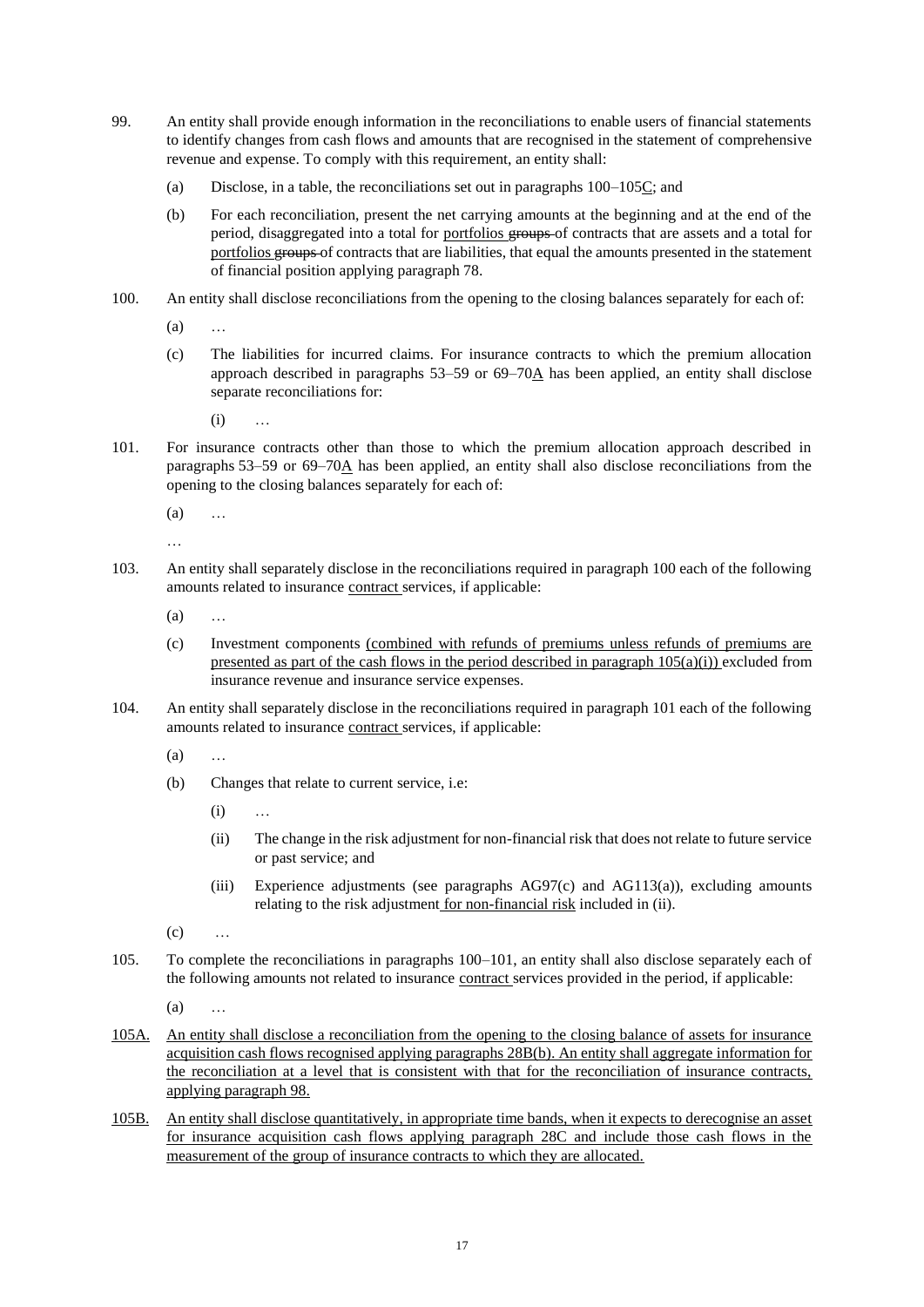- 105C. An entity shall separately disclose in the reconciliation required by paragraph 105A any recognition of impairment losses and reversals of impairment losses applying paragraph 28D.
- 106. For insurance contracts issued other than those to which the premium allocation approach described in paragraphs 53–59 has been applied, an entity shall disclose an analysis of the insurance revenue recognised in the period comprising:
	- (a) The amounts relating to the changes in the liability for remaining coverage as specified in paragraph AG124, separately disclosing:
		- (i) The insurance service expenses incurred during the period as specified in paragraph AG124(a);
		- (ii) The change in the risk adjustment for non-financial risk, as specified in paragraph AG124(b); and
		- (iii) The amount of the contractual service margin recognised in surplus or deficit because of the transfer of insurance contract services in the period, as specified in paragraph  $AG124(c)$ ; and.
		- (iv) Experience adjustments for premium receipts, if any, as specified in paragraph AG124(d).
	- (b) The allocation of the portion of the premiums that relate to the recovery of insurance acquisition cash flows (see paragraph AG125).
	- …
- 109. For insurance contracts other than those to which the premium allocation approach described in paragraphs 53–59 or 69–70A has been applied, an entity shall disclose an explanation of when it expects to recognise the contractual service margin remaining at the end of the reporting period in surplus or deficit, either quantitatively, in appropriate time bands, or by providing qualitative information. Such information shall be provided separately for insurance contracts issued and reinsurance contracts held.

Paragraph 117 is amended. New text is underlined and deleted text is struck through.

#### **Significant Judgements in Applying PBE IFRS 17**

- 117. An entity shall disclose the significant judgements and changes in judgements made in applying PBE IFRS 17. Specifically, an entity shall disclose the inputs, assumptions and estimation techniques used, including:
	- $(a)$
	- (c) To the extent not covered in (a), the approach used:
		- $(i)$
		- (iii) To determine discount rates: and
		- (iv) To determine investment components; and.
		- (v) To determine the relative weighting of the benefits provided by insurance coverage and investment-return service (for insurance contracts without direct participation features) or insurance coverage and investment-related service (for insurance contracts with direct participation features) (see paragraphs AG119–AG119B).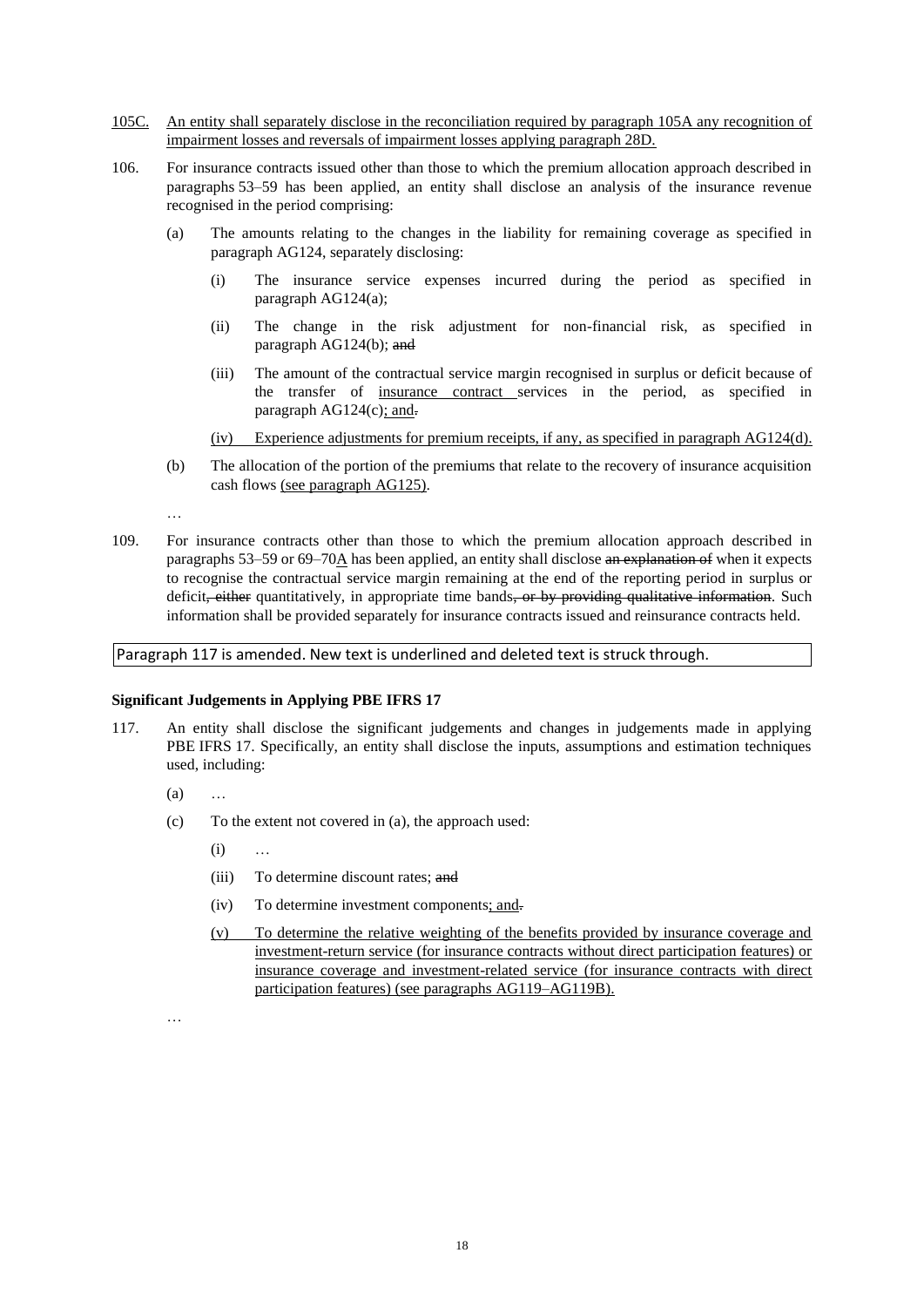Paragraph 132 is amended. New text is underlined and deleted text is struck through.

## **Nature and Extent of Risks that arise from Contracts within the Scope of PBE IFRS 17**

…

### *Liquidity Risk—Other Information*

- 132. For liquidity risk arising from contracts within the scope of PBE IFRS 17, an entity shall disclose:
	- (a) A description of how it manages the liquidity risk.
	- (b) Separate maturity analyses for portfolios groups of insurance contracts issued that are liabilities and portfolios groups of reinsurance contracts held that are liabilities that show, as a minimum, net cash flows of the portfolios groups for each of the first five years after the reporting date and in aggregate beyond the first five years. An entity is not required to include in these analyses liabilities for remaining coverage measured applying paragraphs 55–59 and paragraphs 69–70A. The analyses may take the form of:
		- (i) An analysis, by estimated timing, of the remaining contractual undiscounted net cash flows; or
		- (ii) An analysis, by estimated timing, of the estimates of the present value of the future cash flows.
	- (c) The amounts that are payable on demand, explaining the relationship between such amounts and the carrying amount of the related portfolios groups of contracts, if not disclosed applying (b) of this paragraph.

Paragraph 132.3 is amended and paragraph 132.5A is added. Paragraph 132.5 is not amended, but is included for ease of reference. New text is underlined and deleted text is struck through.

# **Effective Date and Transition**

#### **Transition**

…

- 132.3 Unless it is impracticable to do so, or paragraph 132.5A applies, an An entity shall apply PBE IFRS 17 retrospectively unless impracticable, except that:
	- (a) An entity is not required to present the quantitative information required by paragraph 33(f) of PBE IPSAS 3 *Accounting Policies, Changes in Accounting Estimates and Errors*; and
	- (b) An entity shall not apply the option in paragraph AG115 for periods before the transition date date of initial application of PBE IFRS 17. An entity may apply the option in paragraph AG115 prospectively on or after the transition date if, and only if, the entity designates risk mitigation relationships at or before the date it applies the option.

- 132.5 If, and only if, it is impracticable for an entity to apply paragraph 132.3 for a group of insurance contracts, an entity shall apply the following approaches instead of applying paragraph 132.4(a):
	- (a) The modified retrospective approach in paragraphs 132.6–132.19, subject to paragraph 132.6(a); or
	- (b) The fair value approach in paragraphs 132.20–132.24.
- 132.5A. Notwithstanding paragraph 132.5, an entity may choose to apply the fair value approach in paragraphs 132.20–132.24 for a group of insurance contracts with direct participation features to which it could apply PBE IFRS 17 retrospectively if, and only if:
	- (a) The entity chooses to apply the risk mitigation option in paragraph AG115 to the group of insurance contracts prospectively from the transition date; and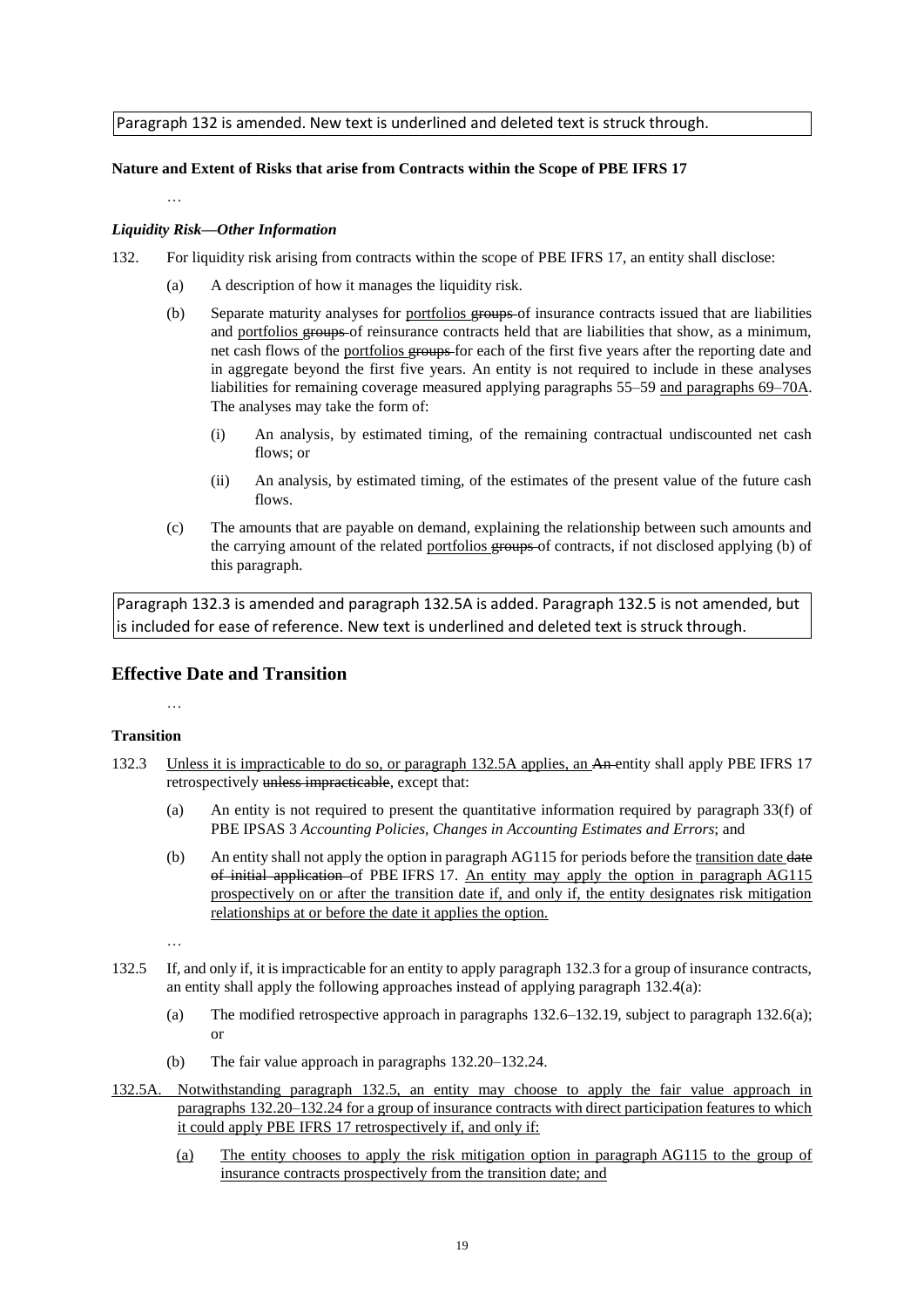(b) The entity has used derivatives or reinsurance contracts held to mitigate financial risk arising from the group of insurance contracts before the transition date.

…

Paragraphs 132.9A and 132.15A are added. Paragraph 132.8 is not amended, but is included for ease of reference. New text is underlined.

#### *Modified Retrospective Approach*

…

132.8 To achieve the objective of the modified retrospective approach, an entity is permitted to use each modification in paragraphs 132.9–132.19 only to the extent that an entity does not have reasonable and supportable information to apply a retrospective approach.

#### **Assessments at Inception or Initial Recognition**

…

132.9A. To the extent permitted by paragraph 132.8, an entity shall classify as a liability for incurred claims a liability for settlement of claims incurred before an insurance contract was acquired.

…

## **Determining the Contractual Service Margin or Loss Component for Groups of Insurance Contracts without Direct Participation Features**

…

- 132.15A. For a group of reinsurance contracts held that provides proportionate coverage for an onerous group of insurance contracts and was acquired before or at the same time that the insurance contracts were issued, an entity shall establish a loss-recovery component of the asset for remaining coverage at the transition date (see paragraphs 66A–66B). To the extent permitted by paragraph 132.8, an entity shall determine the loss-recovery component by multiplying:
	- (a) The loss component of the liability for remaining coverage for the group of underlying insurance contracts at the transition date (see paragraphs 132.16 and 132.20); and
	- (b) The fixed percentage of claims for the group of underlying insurance contracts the entity has a right to recover from the group of reinsurance contracts held.

…

Paragraphs 132.20A and132.22A are added. New text is underlined.

# *Fair Value Approach* …

- 132.20A. For a group of reinsurance contracts held to which paragraphs 66A–66B apply at the transition date, an entity shall determine the loss-recovery component of the asset for remaining coverage by multiplying:
	- (a) The loss component of the liability for remaining coverage for the underlying insurance contracts at the transition date (see paragraphs 132.16 and 132.20); and
	- (b) The fixed percentage of claims for the group of underlying insurance contracts the entity has a right to recover from the group of reinsurance contracts held.
- 132.22A. In applying the fair value approach, an entity may choose to classify as a liability for incurred claims a liability for settlement of claims incurred before an insurance contract was acquired.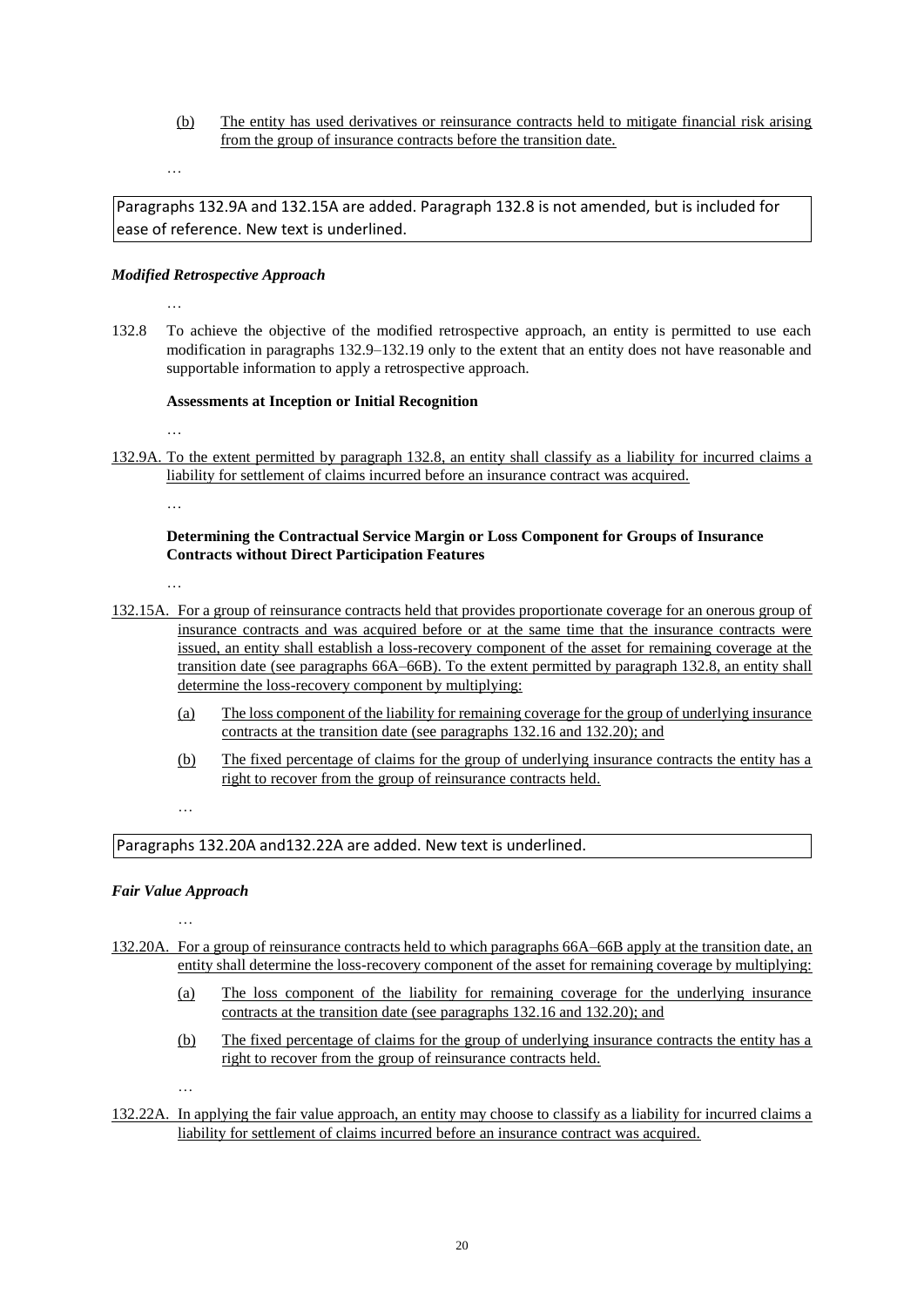# **Amendments to Appendix B—Application Guidance**

Paragraph AG1 is amended. New text is underlined.

AG1. This appendix provides guidance on the following:

(a) …

(ba) Asset for insurance acquisition cash flows (see paragraphs AG35A–AG35C);

- (c) Measurement (see paragraphs AG36–AG119F);
- (d) …
- …

Paragraphs AG5 and AG12 are amended. New text is underlined.

…

# **Uncertain Future Event**

…

…

…

AG5. Some insurance contracts cover events that have already occurred but the financial effect of which is still uncertain. An example is an insurance contract that provides insurance coverage against an adverse development of an event that has already occurred. In such contracts, the insured event is the determination of the ultimate cost of those claims.

## **The Distinction between Insurance Risk and Other Risks**

- 
- AG12. The definition of an insurance contract refers to an adverse effect on the policyholder. This definition does not limit the payment by the entity to an amount equal to the financial effect of the adverse event. For example, the definition includes 'new for old' insurance coverage that pays the policyholder an amount that permits the replacement of a used and damaged asset with a new one. Similarly, the definition does not limit the payment under a life insurance contract to the financial loss suffered by the deceased's dependants, nor does it exclude contracts that specify the payment of predetermined amounts to quantify the loss caused by death or an accident.

…

After paragraph AG35, a new heading and paragraphs AG35A–AG35C are added. New text is underlined.

# Asset for Insurance Acquisition Cash flows (paragraphs  $28A-28D$ )

- AG35A. To apply paragraph 28A, an entity allocates insurance acquisition cash flows that are directly attributable to a group of insurance contracts:
	- (a) To that group; and
	- (b) To groups that include insurance contracts that are expected to arise from renewal of the insurance contracts in that group.
- AG35B. To apply paragraph 28D:
	- (a) An entity shall recognise an impairment loss in surplus or deficit and reduce the carrying amount of any asset for insurance acquisition cash flows recognised applying paragraph 28B(b), so that the carrying amount of each asset does not exceed the expected net cash inflow for the related group, determined applying paragraph 32(a).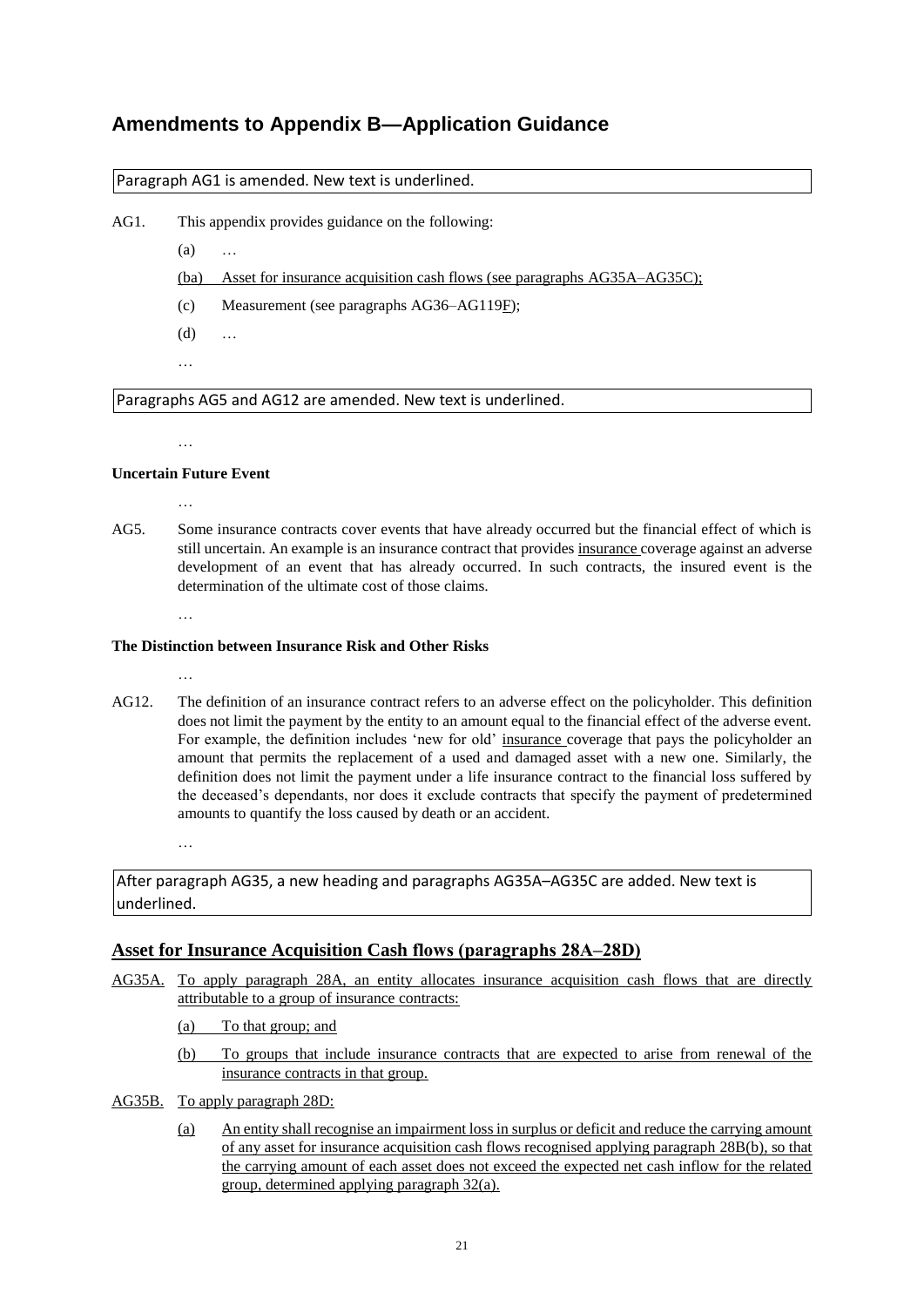- (b) In addition, when an entity allocates insurance acquisition cash flows to groups of insurance contracts applying paragraph AG35A(b), the entity shall recognise an impairment loss in surplus or deficit and reduce the carrying amount of the related assets for insurance acquisition cash flows to the extent that:
	- (i) The entity expects those insurance acquisition cash flows to exceed the net cash inflow for the expected renewals, determined applying paragraph 32(a); and
	- (ii) The excess determined applying paragraph AG35B(b)(i) has not already been recognised as an impairment loss applying paragraph AG35B(a).
- AG35C. An entity shall recognise in surplus or deficit a reversal of some or all of an impairment loss previously recognised applying paragraph 28D and increase the carrying amount of the asset, to the extent that the impairment conditions no longer exist or have improved.

Paragraphs AG64–AG65 and AG71 are amended. New text is underlined and deleted text is struck through.

# **Measurement (paragraphs 29–71)**

#### **Estimates of Future Cash Flows (paragraphs 33–35)**

…

…

…

## *Cash Flows within the Contract Boundary (paragraph 34)*

- AG64. Paragraph 34 refers to an entity's practical ability to set a price at a future date (a renewal date) that fully reflects the risks in the contract from that date. An entity has that practical ability in the absence of constraints that prevent the entity from setting the same price it would for a new contract with the same characteristics as the existing contract issued on that date, or if it can amend the benefits to be consistent with the price it will charge. Similarly, an entity has that practical ability to set a price when it can reprice an existing contract so that the price reflects overall changes in the risks in a portfolio of insurance contracts, even if the price set for each individual policyholder does not reflect the change in risk for that specific policyholder. When assessing whether the entity has the practical ability to set a price that fully reflects the risks in the contract or portfolio, it shall consider all the risks that it would consider when underwriting equivalent contracts on the renewal date for the remaining service coverage. In determining the estimates of future cash flows at the end of a reporting period, an entity shall reassess the boundary of an insurance contract to include the effect of changes in circumstances on the entity's substantive rights and obligations.
- AG65. Cash flows within the boundary of an insurance contract are those that relate directly to the fulfilment of the contract, including cash flows for which the entity has discretion over the amount or timing. The cash flows within the boundary include:
	- (a) …
		- …
	- (l) …
	- (la) Costs the entity will incur in providing an investment-return service (for insurance contracts without direct participation features) or an investment-related service (for insurance contracts with direct participation features).
	- (m) …
	- …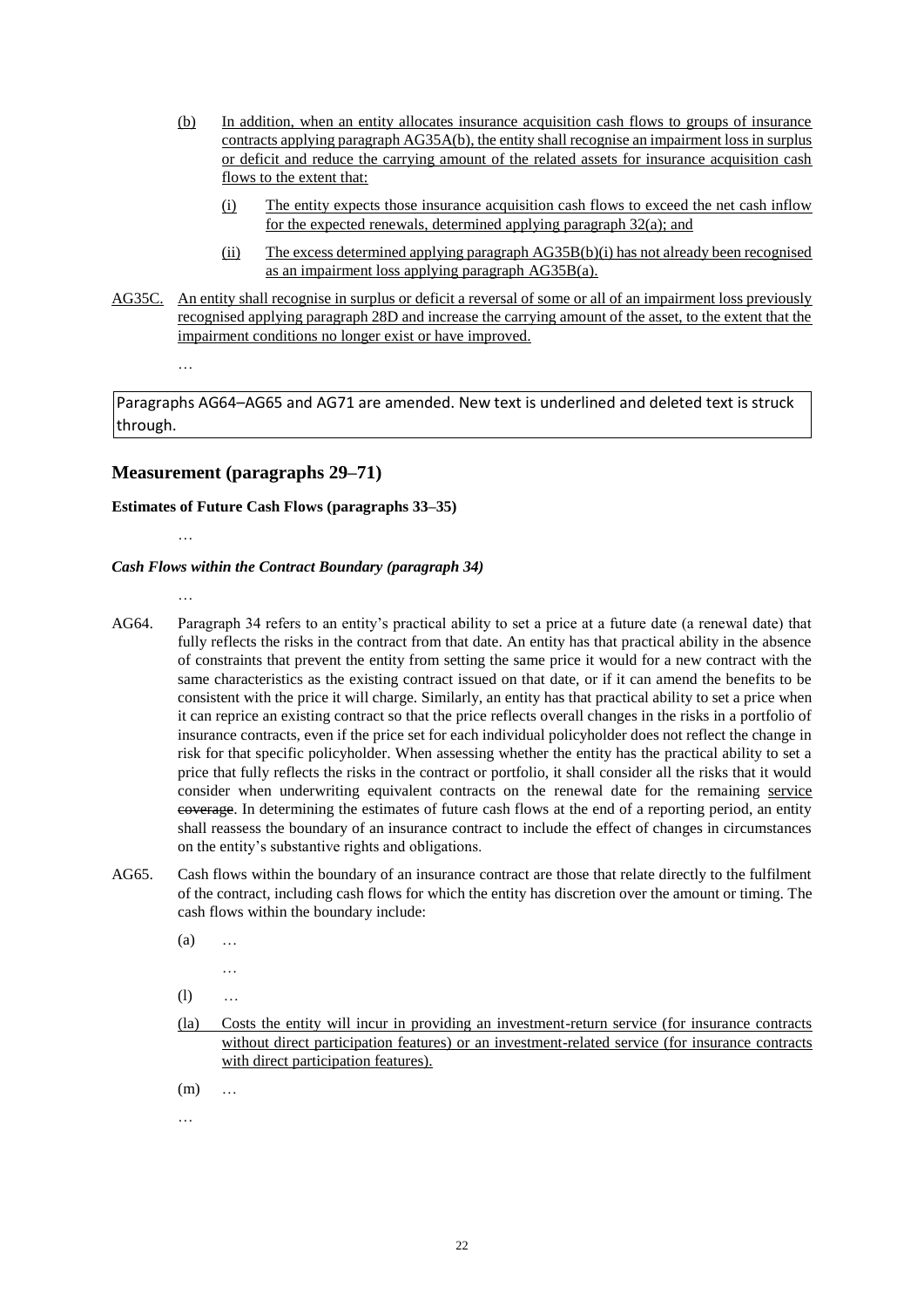### **Contracts with Cash Flows that Affect or are Affected by Cash Flows to Policyholders of Other Contracts**

…

- AG71. After all the service coverage has been provided to the contracts in a group, the fulfilment cash flows may still include payments expected to be made to current policyholders in other groups or future policyholders. An entity is not required to continue to allocate such fulfilment cash flows to specific groups but can instead recognise and measure a liability for such fulfilment cash flows arising from all groups.
	- …

The heading above paragraphs AG93 is amended, paragraph AG95 is bifurcated creating new paragraph AG95A and paragraphs AG95B–AG95C are added. New text is underlined.

## **Initial Recognition of Transfers of Insurance Contracts and Business PBE Combinations within the Scope of PBE IPSAS 40 (paragraph 39)**

- …
- AG95. Unless the premium allocation approach for the liability for remaining coverage in paragraphs 55–59 applies, on initial recognition the contractual service margin is calculated applying paragraph 38 for acquired insurance contracts issued and paragraph 65 for acquired reinsurance contracts held using the consideration received or paid for the contracts as a proxy for the premiums received or paid at the date of initial recognition.
- AG95A. If acquired insurance contracts issued are onerous, applying paragraph 47, the entity shall recognise the excess of the fulfilment cash flows over the consideration paid or received as part of goodwill or gain on a bargain purchase for contracts acquired in a business PBE combination within the scope of PBE IPSAS 40 or as a loss in surplus or deficit for contracts acquired in a transfer. The entity shall establish a loss component of the liability for remaining coverage for that excess, and apply paragraphs 49–52 to allocate subsequent changes in fulfilment cash flows to that loss component.
- AG95B. For a group of reinsurance contracts held to which paragraphs 66A–66B apply at the date of the transaction, an entity shall determine the loss-recovery component of the asset for remaining coverage by multiplying:
	- (a) The loss component of the liability for remaining coverage of the group of underlying insurance contracts at the date of the transaction; and
	- (b) The fixed percentage of claims the entity has a right to recover from the group of reinsurance contracts held.
- AG95C. The entity shall recognise the amount of the loss-recovery component determined applying paragraph AG95B as part of goodwill or gain on a bargain purchase for reinsurance contracts held acquired in a PBE combination within the scope of PBE IPSAS 40, or as revenue in surplus or deficit for contracts acquired in a transfer.

#### Paragraphs AG96–AG97 are amended. New text is underlined.

#### **Changes in the Carrying Amount of the Contractual Service Margin for Insurance Contracts without Direct Participation Features (paragraph 44)**

- AG96. For insurance contracts without direct participation features, paragraph 44(c) requires an adjustment to the contractual service margin of a group of insurance contracts for changes in fulfilment cash flows that relate to future service. These changes comprise:
	- (a) Experience adjustments arising from premiums received in the period that relate to future service, and related cash flows such as insurance acquisition cash flows and premium-based taxes, measured at the discount rates specified in paragraph  $AG72(c)$ .;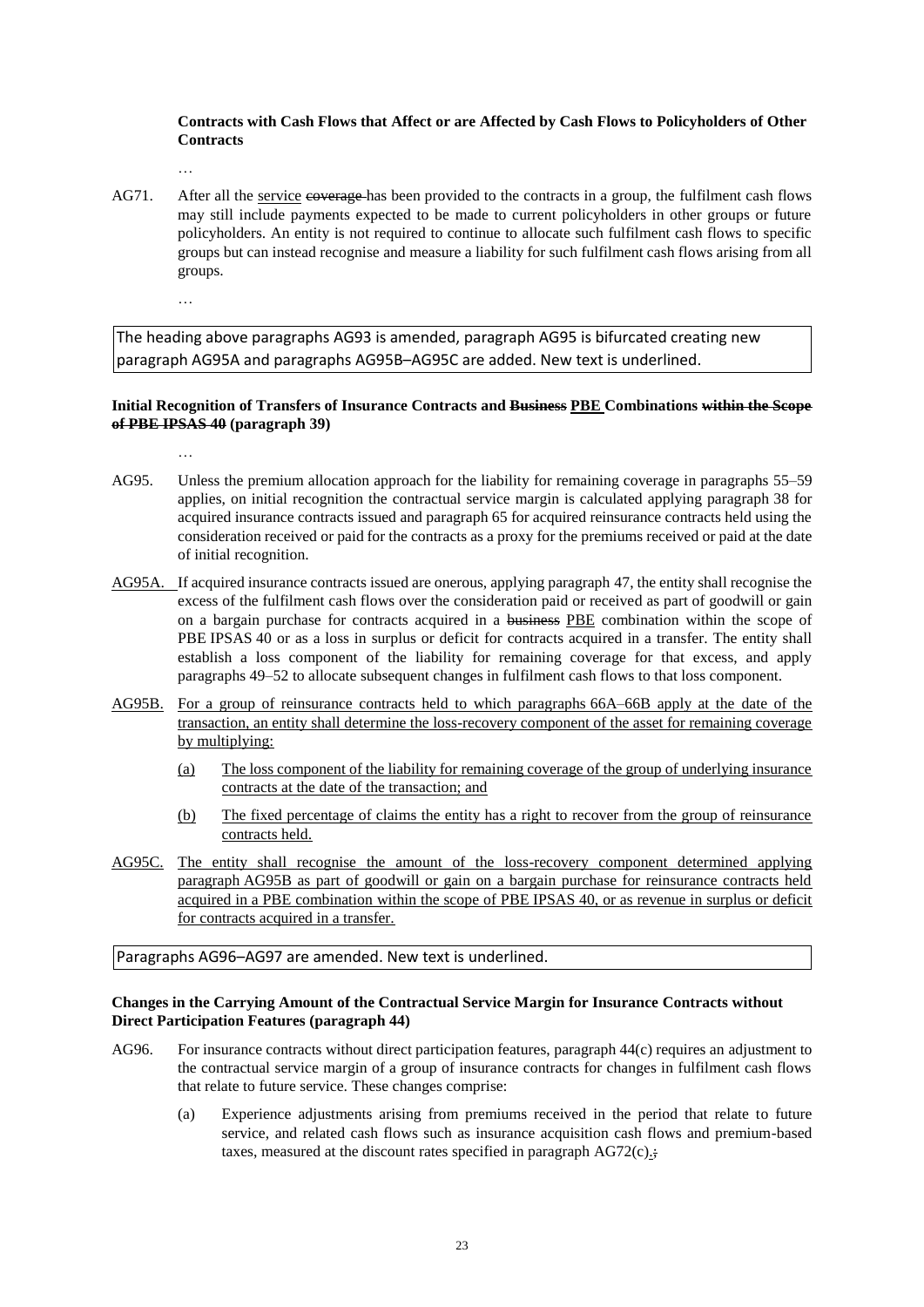- (b) Changes in estimates of the present value of the future cash flows in the liability for remaining coverage, except those described in paragraph AG97(a), measured at the discount rates specified in paragraph AG72(c).;
- (c) Differences between any investment component expected to become payable in the period and the actual investment component that becomes payable in the period, except those described in paragraph AG97(a), measured at the discount rates specified in paragraph AG72(c) $\div$ ; and
- (d) Changes in the risk adjustment for non-financial risk that relate to future service. An entity is not required to disaggregate the change in the risk adjustment for non-financial risk between (i) a change related to nonfinancial risk and (ii) the effect of the time value of money and changes in the time value of money. If an entity makes such a disaggregation, it shall adjust the contractual service margin for the change related to non-financial risk, measured at the discount rates specified in paragraph AG72(c).
- AG97. An entity shall not adjust the contractual service margin for a group of insurance contracts without direct participation features for the following changes in fulfilment cash flows because they do not relate to future service:
	- (a) The effect of the time value of money and changes in the time value of money and the effect of financial risk and changes in financial risk (being (i) the effect, if any, on estimated future cash flows; (ii) if the effect is disaggregated, on the risk adjustment for non-financial risk; and (iii) the effect of a change in discount rate);
	- (b) …
	- …

Paragraphs AG104, AG107, AG112, AG115, AG116 and AG118 are amended. Paragraph AG101 is not amended, but is included for ease of reference. New text is underlined and deleted text is struck through.

#### **Changes in the Carrying Amount of the Contractual Service Margin for Insurance Contracts with Direct Participation Features (paragraph 45)**

- AG101. Insurance contracts with direct participation features are insurance contracts that are substantially investment-related service contracts under which an entity promises an investment return based on underlying items. Hence, they are defined as insurance contracts for which:
	- (a) The contractual terms specify that the policyholder participates in a share of a clearly identified pool of underlying items (see paragraphs AG105–AG106);
	- (b) The entity expects to pay to the policyholder an amount equal to a substantial share of the fair value returns on the underlying items (see paragraph AG107); and
		- (c) The entity expects a substantial proportion of any change in the amounts to be paid to the policyholder to vary with the change in fair value of the underlying items (see paragraph AG107).

…

- AG104. The conditions in paragraph AG101 ensure that insurance contracts with direct participation features are contracts under which the entity's obligation to the policyholder is the net of:
	- $(a)$
	- (b) A variable fee (see paragraphs AG110–AG118) that the entity will deduct from (a) in exchange for the future service provided by the insurance contract, comprising:
		- (i) The amount of the entity's share of the fair value of the underlying items; less
		- (ii) Fulfilment cash flows that do not vary based on the returns on underlying items.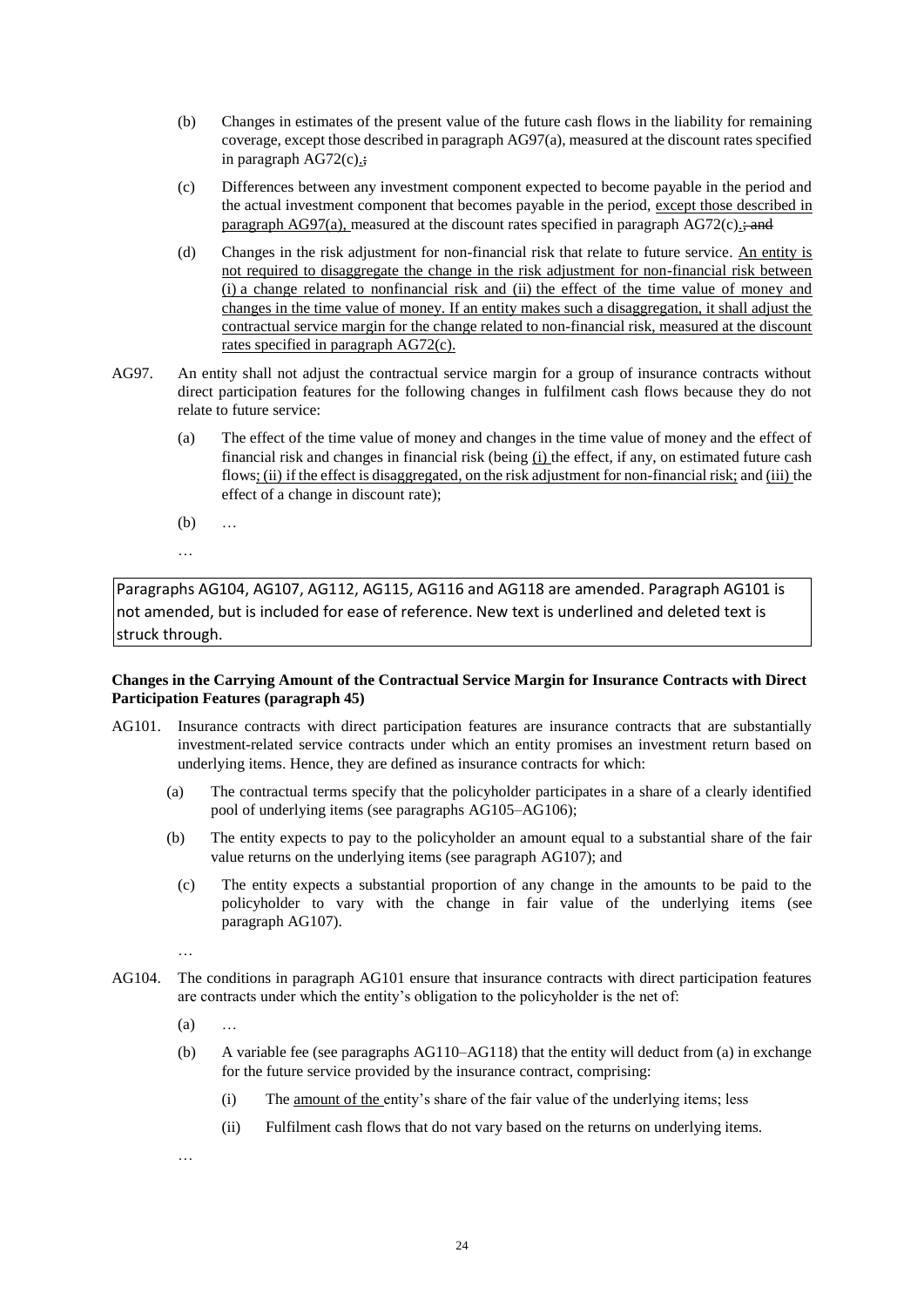- AG107. Paragraph AG101(b) requires that the entity expects a substantial share of the fair value returns on the underlying items will be paid to the policyholder and paragraph  $AG101(c)$  requires that the entity expects a substantial proportion of any change in the amounts to be paid to the policyholder to vary with the change in fair value of the underlying items. An entity shall:
	- $(a)$
	- (b) Assess the variability in the amounts in paragraphs  $AG101(b)$  and  $AG101(c)$ :
		- (i) Over the duration of the group of insurance contract contracts; and
		- (ii) …

…

AG112. Changes in the amount of the entity's share of the fair value of the underlying items (paragraph AG104(b)(i)) relate to future service and adjust the contractual service margin, applying paragraph 45(b).

…

#### **Risk Mitigation**

- AG115. To the extent that an entity meets the conditions in paragraph AG116, it may choose not to recognise a change in the contractual service margin to reflect some or all of the changes in the effect of financial risk on the amount of the entity's share of the underlying items (see paragraph AG112) or the fulfilment cash flows set out in paragraph AG113(b).
- AG116. To apply paragraph AG115, an entity must have a previously documented risk-management objective and strategy for mitigating financial risk arising from the insurance contracts using derivatives or reinsurance contracts held, and to mitigate financial risk arising from the insurance contracts and, in applying that objective and strategy:
	- (a) The entity mitigates the financial risk arising from the insurance contracts using uses a derivative or a reinsurance contracts held. to mitigate the financial risk arising from the insurance contracts.
	- (b) An economic offset exists between the insurance contracts and the derivative or reinsurance contract held, i.e., the values of the insurance contracts and the derivative or reinsurance contract held generally move in opposite directions because they respond in a similar way to the changes in the risk being mitigated. An entity shall not consider accounting measurement differences in assessing the economic offset.
	- (c) Credit risk does not dominate the economic offset.
	- …
- AG118. If, and only if, any of the conditions in paragraph AG116 ceases to be met, an entity shall $\div$ 
	- (a) Cease cease to apply paragraph AG115 from that date<sub>:</sub>; and
	- (b) N An entity shall not make any adjustment for changes previously recognised in surplus or deficit.

Paragraph AG119 is amended and paragraphs AG119A–AG119B are added. New text is underlined and deleted text is struck through.

#### **Recognition of the Contractual Service Margin in Surplus or Deficit**

- AG119. An amount of the contractual service margin for a group of insurance contracts is recognised in surplus or deficit in each period to reflect the insurance contract services provided under the group of insurance contracts in that period (see paragraphs  $44(e)$ ,  $45(e)$  and  $66(e)$ ). The amount is determined by:
	- (a) Identifying the coverage units in the group. The number of coverage units in a group is the quantity of service coverage provided by the contracts in the group, determined by considering for each contract the quantity of the benefits provided under a contract and its expected coverage period.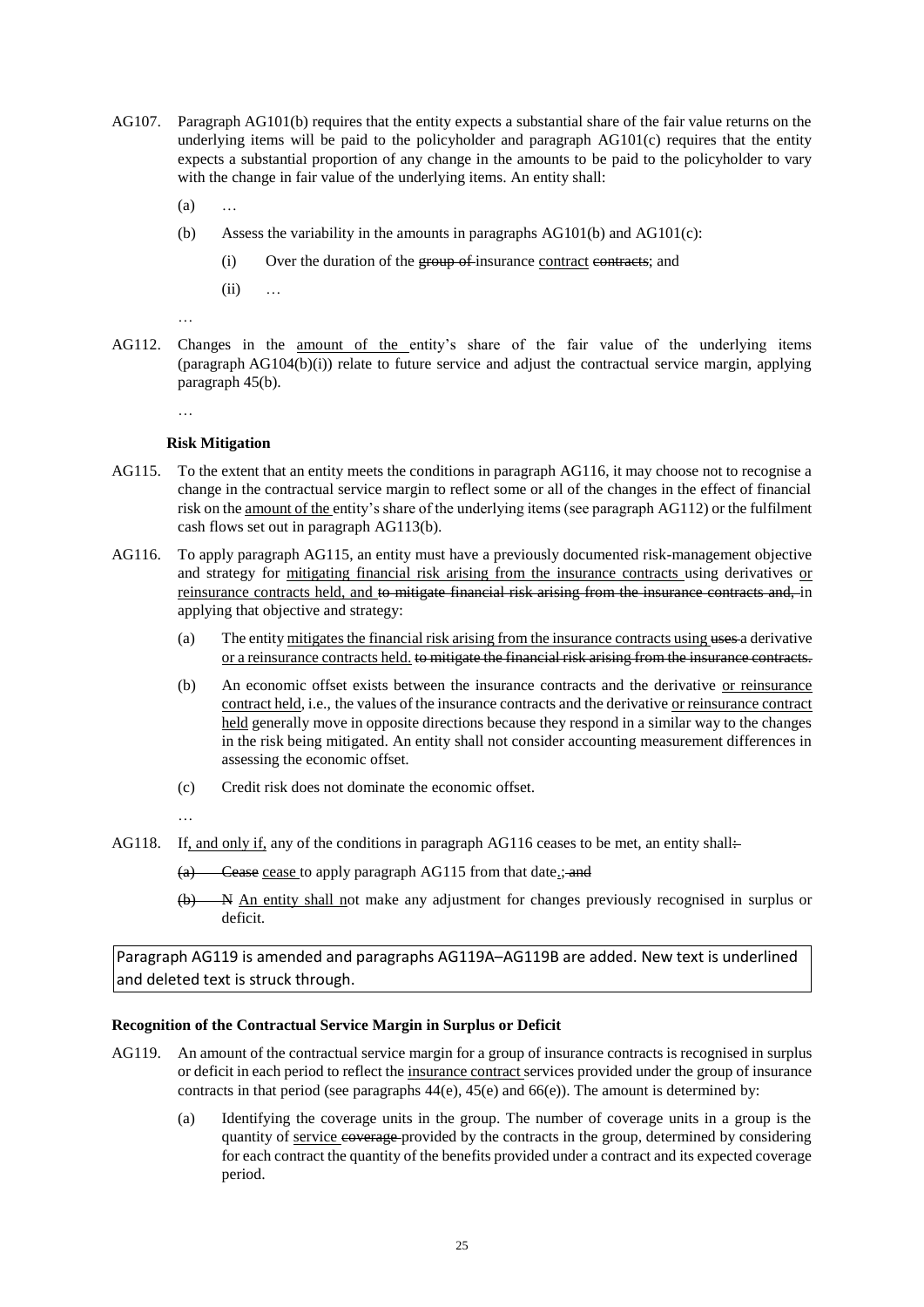- (b) Allocating the contractual service margin at the end of the period (before recognising any amounts in surplus or deficit to reflect the insurance contract services provided in the period) equally to each coverage unit provided in the current period and expected to be provided in the future.
- (c) Recognising in surplus or deficit the amount allocated to coverage units provided in the period.
- AG119A. For the purpose of applying paragraph AG119, the period of investment-return service or investmentrelated service ends at or before the date that all amounts due to current policyholders relating to those services have been paid, without considering payments to future policyholders included in the fulfilment cash flows applying paragraph AG68.
- AG119B. Insurance contracts without direct participation features may provide an investment-return service if, and only if:
	- (a) An investment component exists, or the policyholder has a right to withdraw an amount;
	- (b) The entity expects the investment component or amount the policyholder has a right to withdraw to include a positive investment return (a positive investment return could be below zero, for example, in a negative interest rate environment); and
	- (c) The entity expects to perform investment activity to generate that positive investment return.

A new heading and paragraphs AG119C–AG119F are added. New text is underlined and deleted text is struck through.

### **Reinsurance Contracts Held—Recognition of Recovery of Losses on Underlying Insurance Contracts (paragraphs 66A−66B)**

- AG119C. Paragraph 66A applies to reinsurance contracts held that provide proportionate coverage. Such reinsurance contracts provide the entity with the right to recover from the issuer a fixed percentage of all claims incurred on a group of underlying insurance contracts. Such reinsurance contracts can also include cash flows, other than claims, that are not proportionate to cash flows of the underlying groups of insurance contracts issued. For example, in such reinsurance contracts, the premiums due to the reinsurer might not be proportionate to premiums due from the policyholders of the groups of underlying insurance contracts.
- AG119D. An entity shall determine the adjustment to the contractual service margin and the resulting revenue recognised applying paragraph 66A by multiplying:
	- (a) The loss recognised on the group of underlying insurance contracts; and
	- (b) The fixed percentage of claims on the group of underlying insurance contracts the entity has a right to recover from the group of reinsurance contracts held.
- AG119E. Applying paragraph 66B, an entity shall establish (or adjust) a loss-recovery component of the asset for remaining coverage for a group of reinsurance contracts held. The loss-recovery component determines the amounts that are presented in surplus or deficit as reversals of recoveries of losses from reinsurance contracts held and are consequently excluded from the allocation of premiums paid to the reinsurer
- AG119F. After an entity has established a loss-recovery component applying paragraph 66B it shall
	- (a) Adjust the loss-recovery component to reflect changes in the loss component for the group of underlying insurance contracts recognised applying paragraphs 50(a) and 51–52; and
	- (b) Allocate subsequent changes in fulfilment cash flows described in paragraph  $66(c)$ (ii), which arise from onerous groups of underlying insurance contracts, to that loss-recovery component until it is reduced to zero.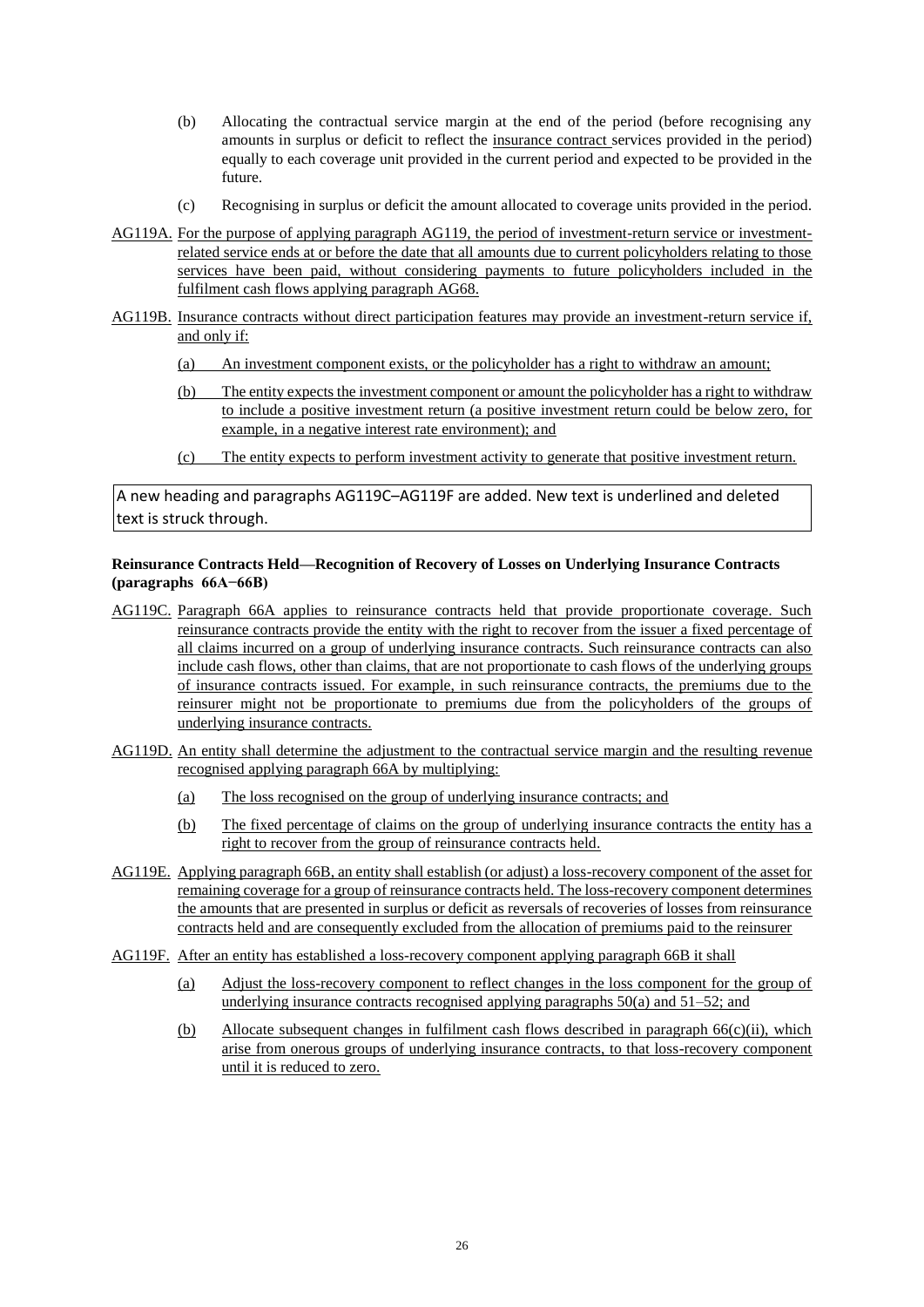Paragraphs AG121, AG123–AG124 and AG126 are amended. New text is underlined and deleted text is struck through.

## **Insurance Revenue (paragraphs 83 and 85)**

…

- AG121. Paragraph 83 requires the amount of insurance revenue recognised in a period to depict the transfer of promised services at an amount that reflects the consideration to which the entity expects to be entitled in exchange for those services. The total consideration for a group of contracts covers the following amounts:
	- (a) Amounts related to the provision of services, comprising:
		- (i) Insurance service expenses, excluding any amounts relating to the risk adjustment for non-financial risk included in (ii) and any amounts allocated to the loss component of the liability for remaining coverage;
		- (ii) The risk adjustment for non-financial risk, excluding any amounts allocated to the loss component of the liability for remaining coverage; and
		- $(iii) \dots$

…

- AG123. When an entity provides services in a period, it reduces the liability for remaining coverage for the services provided and recognises insurance revenue. The reduction in the liability for remaining coverage that gives rise to insurance revenue excludes changes in the liability that do not relate to services expected to be covered by the consideration received by the entity. Those changes are:
	- (a) Changes that do not relate to services provided in the period, for example:
		- (i) Changes resulting from cash inflows from premiums received;

(iia) Changes resulting from cash flows from loans to policyholders;

 $(iii)$  ...

- AG124. Consequently, insurance revenue for the period can also be analysed as the total of the changes in the liability for remaining coverage in the period that relates to services for which the entity expects to receive consideration. Those changes are:
	- (a) Insurance service expenses incurred in the period (measured at the amounts expected at the beginning of the period), excluding:
		- (i) …
		- (v) The amount related to the risk adjustment <u>for non-financial risk</u> (see (b)).
	- (b) …
	- $(c)$  ...
	- (d) Experience adjustments for premium receipts, if any.
	-

…

AG126. When an entity applies the premium allocation approach in paragraphs 55–58, insurance revenue for the period is the amount of expected premium receipts (excluding any investment component and adjusted to reflect the time value of money and the effect of financial risk, if applicable, applying paragraph 56) allocated to the period. The entity shall allocate the expected premium receipts to each period of service coverage:

 $(a)$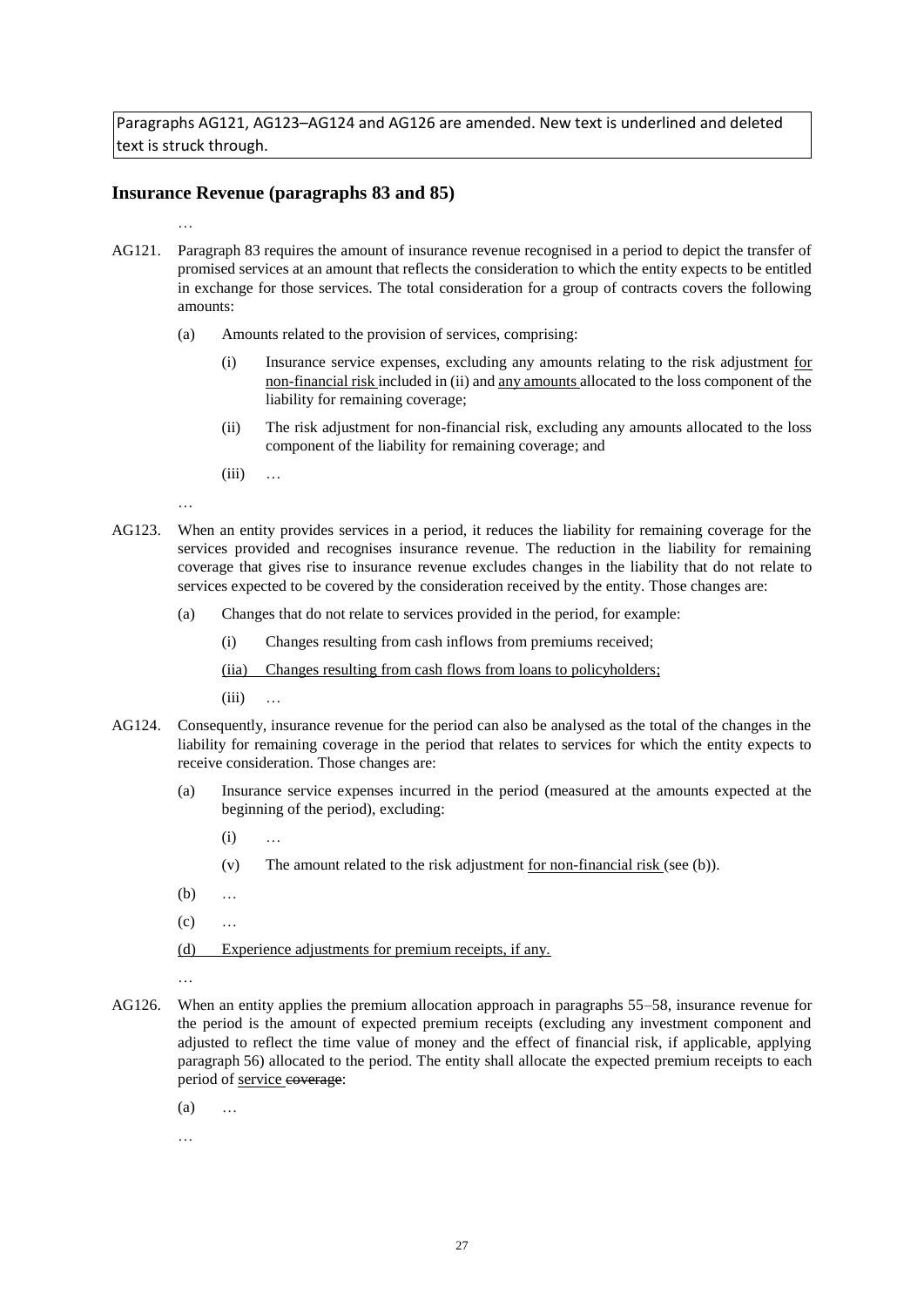Paragraph AG128 is amended. New text is underlined and deleted text is struck through.

## **Insurance Finance Revenue or Expenses (paragraphs 87–92)**

- AG128. Paragraph 87 requires an entity to include in insurance finance revenue or expenses the effect of the time value of money and financial risk and changes therein assumptions that relate to financial risk. For the purposes of PBE IFRS 17:
	- (a) Assumptions about inflation based on an index of prices or rates or on prices of assets with inflation-linked returns are assumptions that relate to financial risk; and
	- (b) Assumptions about inflation based on an entity's expectation of specific price changes are not assumptions that relate to financial risk; and.
	- (c) Changes in the measurement of a group of insurance contracts caused by changes in the fair value of underlying items (excluding additions and withdrawals) are changes arising from the effect of the time value of money and financial risk and changes therein.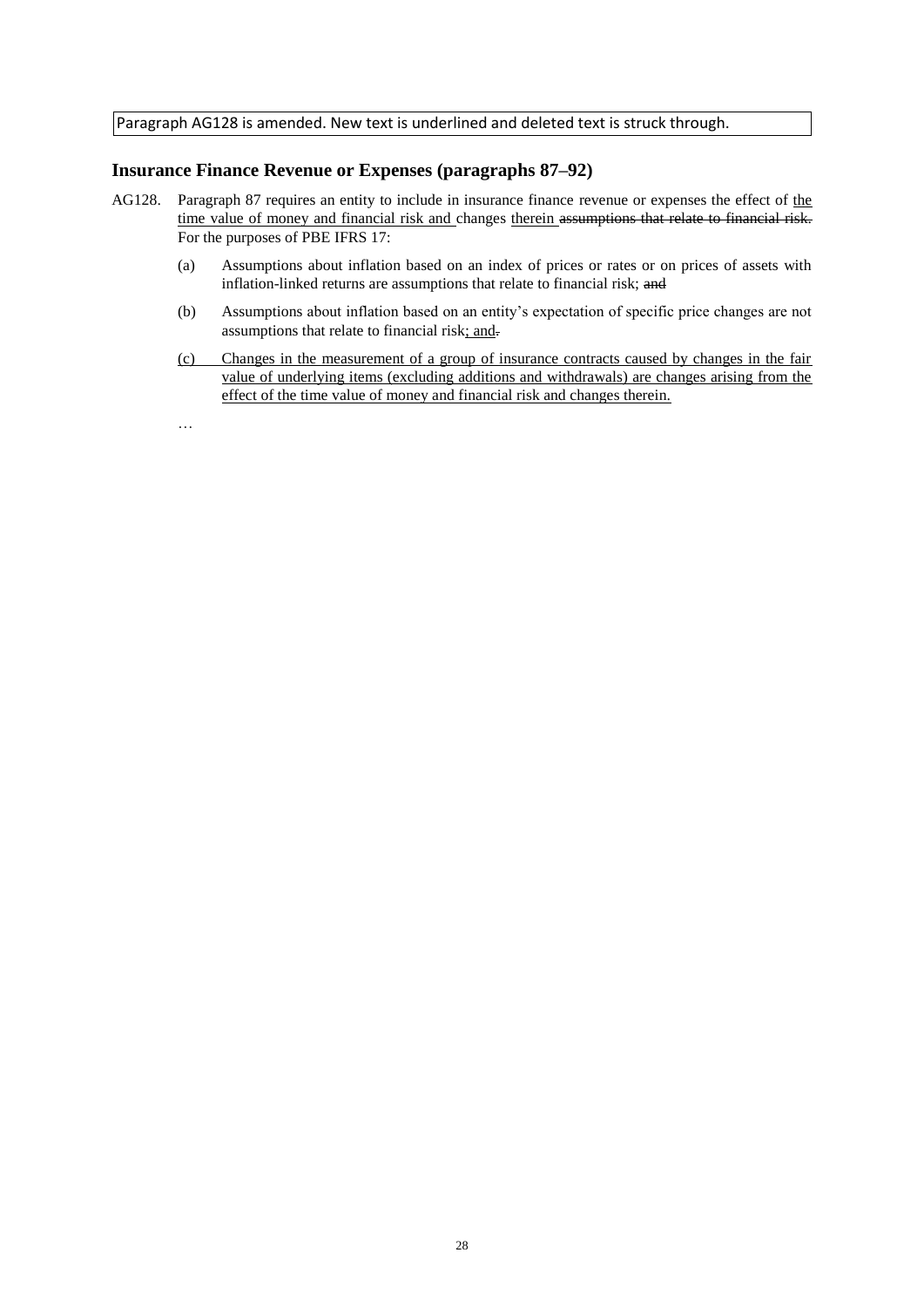# **Part D: Amendments to other PBE Standards**

These amendments are made to the consequential amendments to other PBE Standards as a consequence of the issuance of PBE IFRS 17 (see Appendix D of PBE IFRS 17).

The underlines and strikethroughs show the amendments made to other PBE Standards by *Amendments to PBE IFRS 17*. The underlines and strikethroughs in Appendix D of PBE IFRS 17 showing the consequential amendments to other PBE Standards are not shown.

# **PBE IPSAS 1** *Presentation of Financial Reports*

Paragraphs 88(da), 88(ma) and 154.12 are amended. New text is underlined and deleted text is struck through.

*Information to be Presented on the Face of the Statement of Financial Position*

- 88. **The face of the statement of financial position shall include line items that present the following amounts:**
	- (a) **...**
	- (da) **Portfolios Groups of contracts within the scope of PBE IFRS 17 that are assets, disaggregated as required by paragraph 78 of PBE IFRS 17;**
		- **…**
	- (ma) **Portfolios Groups of contracts within the scope of PBE IFRS 17 that are liabilities, disaggregated as required by paragraph 78 of PBE IFRS 17;**
		- **...**

# **Effective Date**

…

154.12 **PBE IFRS 17, issued in July 2019 and amended in [date], amended paragraphs 7, 88 and 99.1. An entity shall apply those amendments when it applies PBE IFRS 17.**

# **PBE IPSAS 28** *Financial Instruments: Presentation*

Paragraphs 3(c) and 62.7 are amended. New text is underlined and deleted text is struck through.

# **Scope (see also paragraphs AG3–AG9)**

- 3. **An entity that prepares and presents financial statements shall apply this Standard to all types of financial instruments except:**
	- …
	- (c) **Insurance contracts as defined in PBE IFRS 17** *Insurance Contracts* **and or investment contracts with discretionary participation features within the scope of PBE IFRS 17. However, this Standard applies to:** 
		- (i) **Derivatives that are embedded in contracts within the scope of PBE IFRS 17 if PBE IPSAS 41 requires the entity to account for them separately.; and**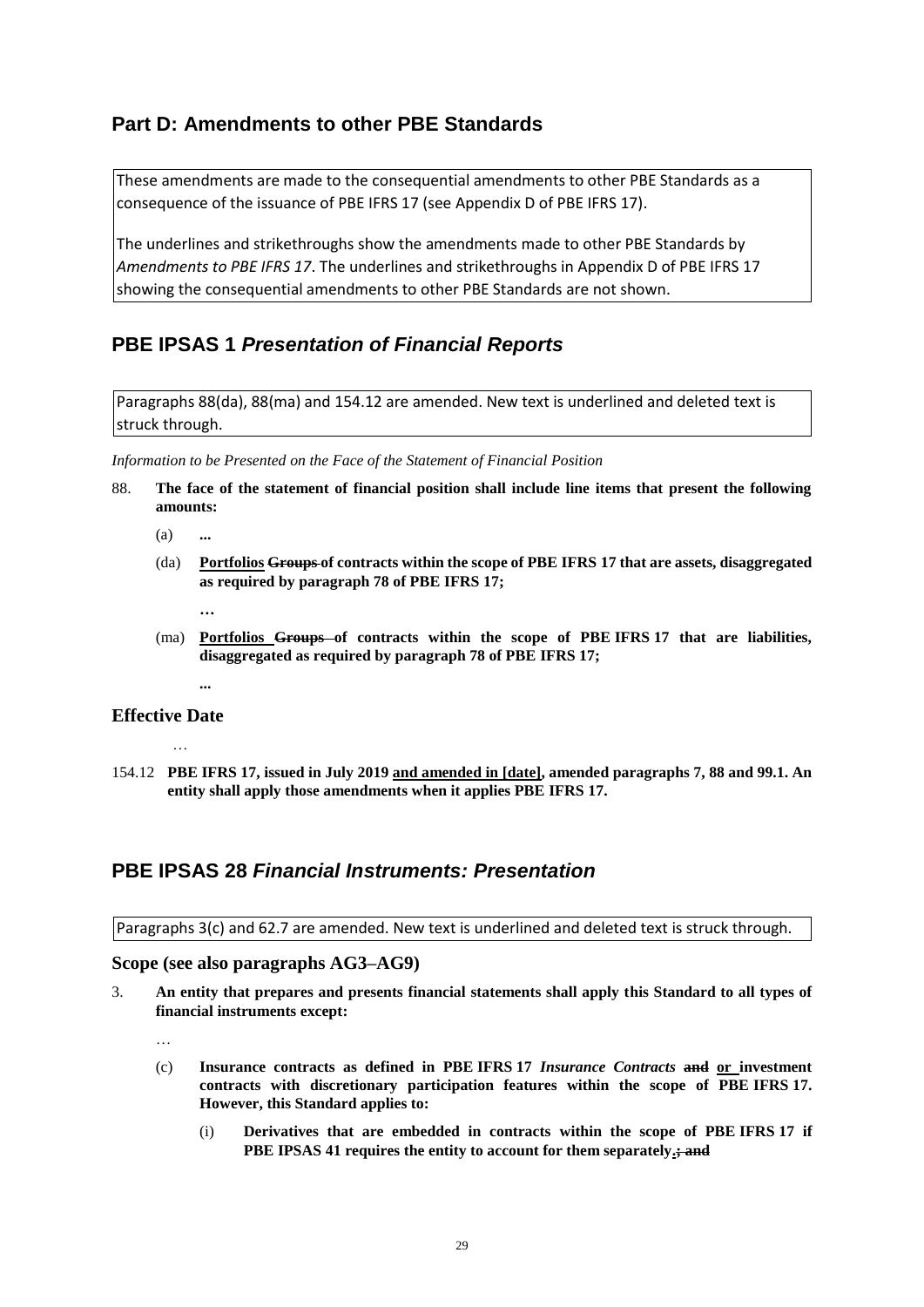- (ii) **Investment components that are separated from contracts within the scope of PBE IFRS 17, if PBE IFRS 17 requires such separation, unless the separated investment component is an investment contract with discretionary participation features.**
- (iii) **Moreover, an issuer shall apply this Standard to f Financial guarantee contracts, if the issuer applies PBE IPSAS 41 in recognising and measuring the contracts. However, the issuer, but shall apply PBE IFRS 17 if the issuer elects, in accordance with paragraph 7(e) of PBE IFRS 17, to apply PBE IFRS 17 in recognising and measuring the contracts them.**
- (iv) **Credit card contracts an entity issues that meet the definition of an insurance contract but which paragraph 7(h) of PBE IFRS 17 excludes from the scope of PBE IFRS 17 because the entity does not reflect an assessment of the insurance risk associated with an individual customer in setting the price of the contract with that customer.**
- (v) **Insurance contracts that an entity issues that limit the compensation for insured events to the amount required to settle the policyholder's obligation created by the contract if the entity elects, in accordance with paragraph 8A of PBE IFRS 17, to apply PBE IPSAS 41 instead of PBE IFRS 17 to such contracts.**

# **Effective Date**

…

…

62.7 **PBE IFRS 17, issued in July 2019 and amended in [date], amended paragraphs 3, 9, AG9, AG15 and AG61, and added paragraph 38.1. An entity shall apply those amendments when it applies PBE IFRS 17.**

# **PBE IPSAS 30** *Financial Instruments: Disclosures*

Paragraphs 3(c) and 53.8 are amended. New text is underlined and deleted text is struck through.

#### **Scope**

- 3. **This Standard shall be applied by all entities to all types of financial instruments, except:** 
	- $(a)$
	- (c) **Insurance contracts. as defined in PBE IFRS 17** *Insurance Contracts* **or and investment contracts with discretionary participation features within the scope of PBE IFRS 17. However, this Standard applies to:**
		- (i) **Derivatives that are embedded in contracts within the scope of PBE IFRS 17, if PBE IPSAS 41 requires the entity to account for them separately.; and**
		- (ii) **Investment components that are separated from contracts within the scope of PBE IFRS 17 if PBE IFRS 17 requires such separation, unless the separated investment component is an investment contract with discretionary participation features.**
		- (iii) **Moreover, an issuer shall apply this Standard to f Financial guarantee contracts if the issuer applies PBE IPSAS 41 in recognising and measuring the contracts. However, the issuer, but shall apply PBE IFRS 17 if the issuer elects, in accordance with paragraph 7(e) of PBE IFRS 17, to apply PBE IFRS 17 in recognising and measuring them the contracts.**
		- (iv) **Credit card contracts an entity issues that meet the definition of an insurance contract but which paragraph 7(h) of PBE IFRS  17 excludes from the scope of PBE IFRS 17**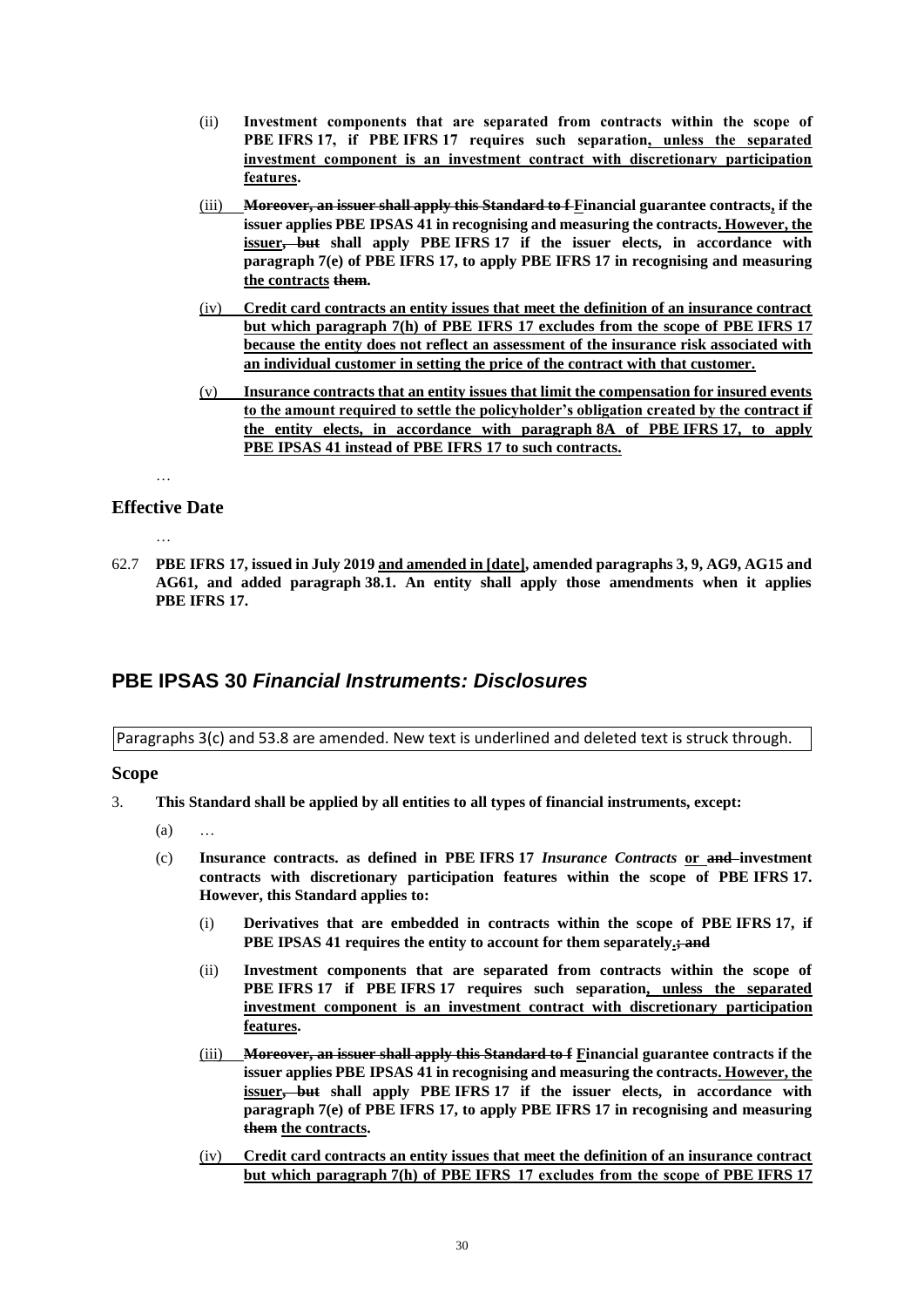**because the entity does not reflect an assessment of the insurance risk associated with an individual customer in setting the price of the contract with that customer.**

(v) **Insurance contracts that an entity issues that limit the compensation for insured events to the amount required to settle the policyholder's obligation created by the contract, if the entity elects, in accordance with paragraph 8A of PBE IFRS 17, to apply PBE IPSAS 41 instead of PBE IFRS 17 to such contracts.**

# **Effective Date and Transition**

…

…

53.8 **PBE IFRS 17, issued in July 2019 and amended in [date], amended paragraphs 3, 11 and 35 and deleted paragraph 36. An entity shall apply those amendments when it applies PBE IFRS 17.**

# **PBE IPSAS 41** *Financial Instruments*

Paragraphs 2(e) and 156.2 are amended. A new heading and paragraphs 184.1–184.7 are added. New text is underlined and deleted text is struck through.

#### **Scope**

- 2. **This Standard shall be applied by all entities to all types of financial instruments except:**
	- (a) **...**
	- (e) **Rights and obligations arising under (i) an insurance contract as defined in PBE IFRS 17**  *Insurance Contracts***, other than an issuer's rights and obligations arising under an insurance contract that meets the definition of a financial guarantee contract, or (ii) an investment contract with discretionary participation features within the scope of PBE IFRS 17. However, this Standard applies to:**
		- (i) **a derivative Derivatives that are is embedded in a contracts within the scope of PBE IFRS 17, if the derivatives are not themselves is not itself a contracts within the scope of PBE IFRS 17.; and**
		- (ii) **an iInvestment components that areis separated from a contracts within the scope of PBE IFRS 17, if PBE IFRS 17 requires such separation, unless the separated investment component is an investment contract with discretionary participation features.**
		- (iii) **Insurance contracts that meet the definition of a financial guarantee contract. However, Moreover, if an issuer of financial guarantee contracts has previously applied accounting that is applicable to insurance contracts and adopted an accounting policy that treated financial guarantee contracts as insurance contracts, the issuer may elect to apply either this Standard or PBE IFRS 17 to such financial guarantee contracts (see paragraphs AG5–AG6). The issuer may make that election contract by contract, but the election for each contract is irrevocable.**
		- (iv) **Credit card contracts that an entity issues that meet the definition of an insurance contract but which paragraph 7(h) of PBE IFRS 17 excludes from the scope of PBE IFRS 17 because the entity does not reflect an assessment of the insurance risk associated with an individual customer in setting the price of the contract with that customer.**
		- (v) **Insurance contracts that an entity issues that limit the compensation for insured events to the amount required to settle the policyholder's obligation created by the contract,**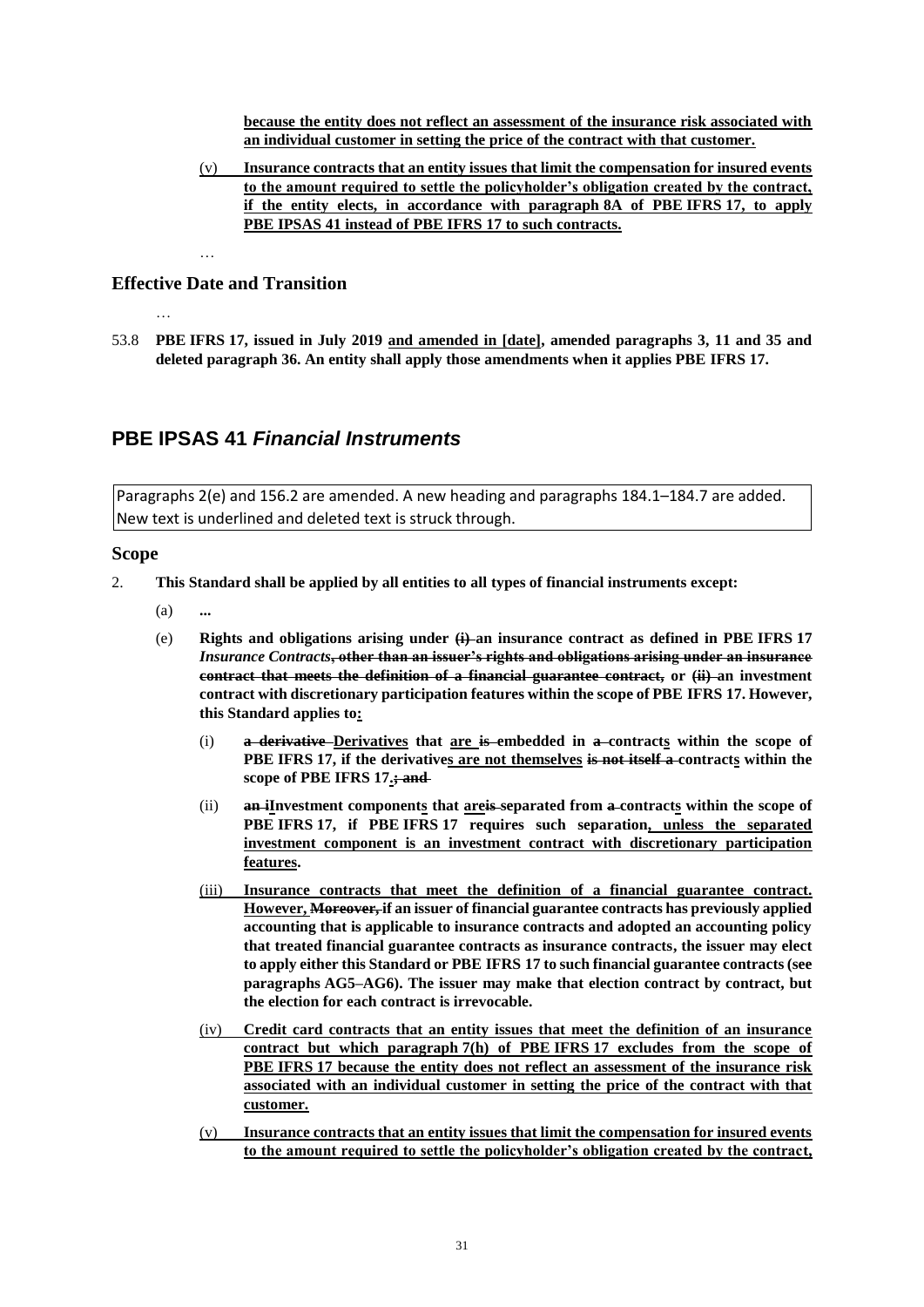…

# **Effective Date and Transition**

#### **Effective Date**

156 …

156.2 **PBE IFRS 17, issued in July 2019 and amended in [date], amended paragraphs 2, AG1, AG4, AG5 and AG92 and added paragraphs 38.1 and 184A–184G and the heading above paragraph 184A. An entity shall apply those amendments when it applies PBE IFRS 17.**

…

#### **Transition**

…

#### *Transition for PBE IFRS 17 as amended in [date]*

- 184A. An entity shall apply the amendments to PBE IPSAS 41 made by PBE IFRS 17 as amended in [date] retrospectively in accordance with PBE IPSAS 3, except as specified in paragraphs 184B–184G.
- 184B. An entity that first applies PBE IFRS 17 as amended in [date] at the same time it first applies this Standard shall apply paragraphs 158–184 instead of paragraphs 184C–184G.
- 184C. An entity that first applies PBE IFRS 17 as amended in [date] after it first applies this Standard shall apply paragraphs 184D–184G. The entity shall also apply the other transition requirements in this Standard necessary for applying these amendments. For that purpose, references to the date of initial application shall be read as referring to the beginning of the reporting period in which an entity first applies these amendments (date of initial application of these amendments).
- 184D. With regard to designating a financial liability as measured at fair value through surplus or deficit, an entity:
	- (a) Shall revoke its previous designation of a financial liability as measured at fair value through surplus or deficit if that designation was previously made in accordance with the condition in paragraph 4.2.2(a) but that condition is no longer satisfied as a result of the application of these amendments; and
	- (b) May designate a financial liability as measured at fair value through surplus or deficit if that designation would not have previously satisfied the condition in paragraph 4.2.2(a) but that condition is now satisfied as a result of the application of these amendments.

Such a designation and revocation shall be made on the basis of the facts and circumstances that exist at the date of initial application of these amendments. That classification shall be applied retrospectively.

- 184E. An entity is not required to restate prior periods to reflect the application of these amendments. The entity may restate prior periods only if it is possible to do so without the use of hindsight. If an entity restates prior periods, the restated financial statements must reflect all the requirements in this Standard for the affected financial instruments. If an entity does not restate prior periods, the entity shall recognise any difference between the previous carrying amount and the carrying amount at the beginning of the annual reporting period that includes the date of initial application of these amendments in the opening accumulated comprehensive revenue and expense (or other component of equity, as appropriate) of the annual reporting period that includes the date of initial application of these amendments.
- 184F. In the reporting period that includes the date of initial application of these amendments, an entity is not required to present the quantitative information required by paragraph 33(f) of PBE IPSAS 3.